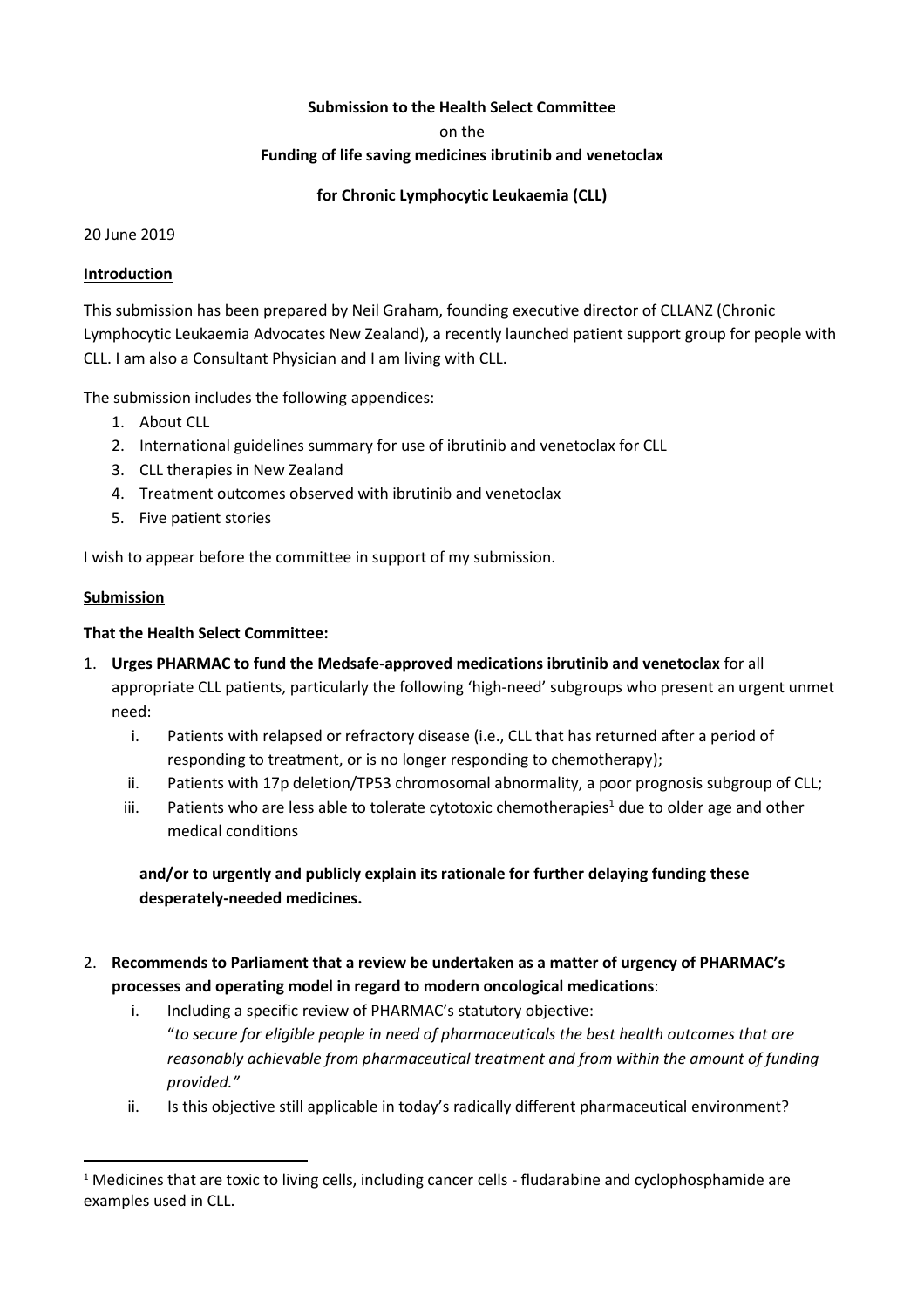- iii. How does PHARMAC measure success and optimal health outcomes and how does it weigh the value of individual lives?
- iv. How does PHARMAC ensure 'equity of access' to healthcare?
- 3. **Recommends to Parliament that a pilot rapid access solution for modern oncological medications be developed and put in place as a matter of high priority, that**
	- i. Takes a risk-sharing and cost-sharing approach to negotiation with drug companies, including provisional funding only, initially, with analysis of effectiveness at the end of the provisional period.
	- ii. Applies a public ICER (incremental cost-effectiveness ratio) threshold to all these medications to enable PHARMAC to achieve the best possible price for New Zealanders sooner/faster.
	- iii. Adopts an analogous model to those operating well in countries like the UK, Canada and Australia, where many more modern oncological medications are funded, faster.
- 4. **Recommends to the Government and commends to the Parliament an immediate increase in PHARMAC's medications budget to bring it into line with other OECD countries**.
	- i. Increase NZ's current allocation for medications of only 5% of the national health budget to be aligned with the OECD average of at least 10%, and
	- ii. Makes this judgement and allocation in the light of budget currently allocated to preventing the loss of and saving the lives of people involved in accidents.

## **Overview**

I am alive and well, working as a physician, teaching, paying taxes, and enjoying all that life has to offer, because I was able to access one of these drugs. If not, I would have been dead 5 years ago.

- Not since the introduction of antibiotics almost a century ago has the world seen such death-defying therapeutics development as we are seeing now in cancer. The introduction of drugs like ibrutinib and venetoclax for CLL treatment are only two examples of many many life-changing innovations.
- The PHARMAC model (now 20 years old) of 'delaying while bargaining the price down' worked well in the early years but it is no longer fit for purpose. It does not and cannot work for revolutionary, life-saving treatments that are streaming onto the market for people in life and death situations
- It must change or it must be modified by adding a rapid access scheme, of which there are many models working in the Western world. Some of these include the ability to share the risk and cost with the pharmaceutical company's and divest if the drug does not measure up to expectations.
- PHARMAC is ignoring recommendations published in international guidelines for CLL treatment. In particular, international recommendations for patients with a specific chromosome abnormality, 17p deletion, or relapsed/refractory disease seem to have been entirely disregarded. These patients have an urgent unmet need: chemotherapy is unlikely to work for them, but ibrutinib and venetoclax are highly effective, and would afford an excellent prognosis.
- Ibrutinib and venetoclax have been shown to have a superior effect in patients in the high need subgroups of CLL described earlier. They both have high response rates and an enduring therapeutic effect. Ibrutinib and venetoclax are also relatively free of important side effects and both are oral medications, making for convenient treatment without substantial burden on healthcare resources.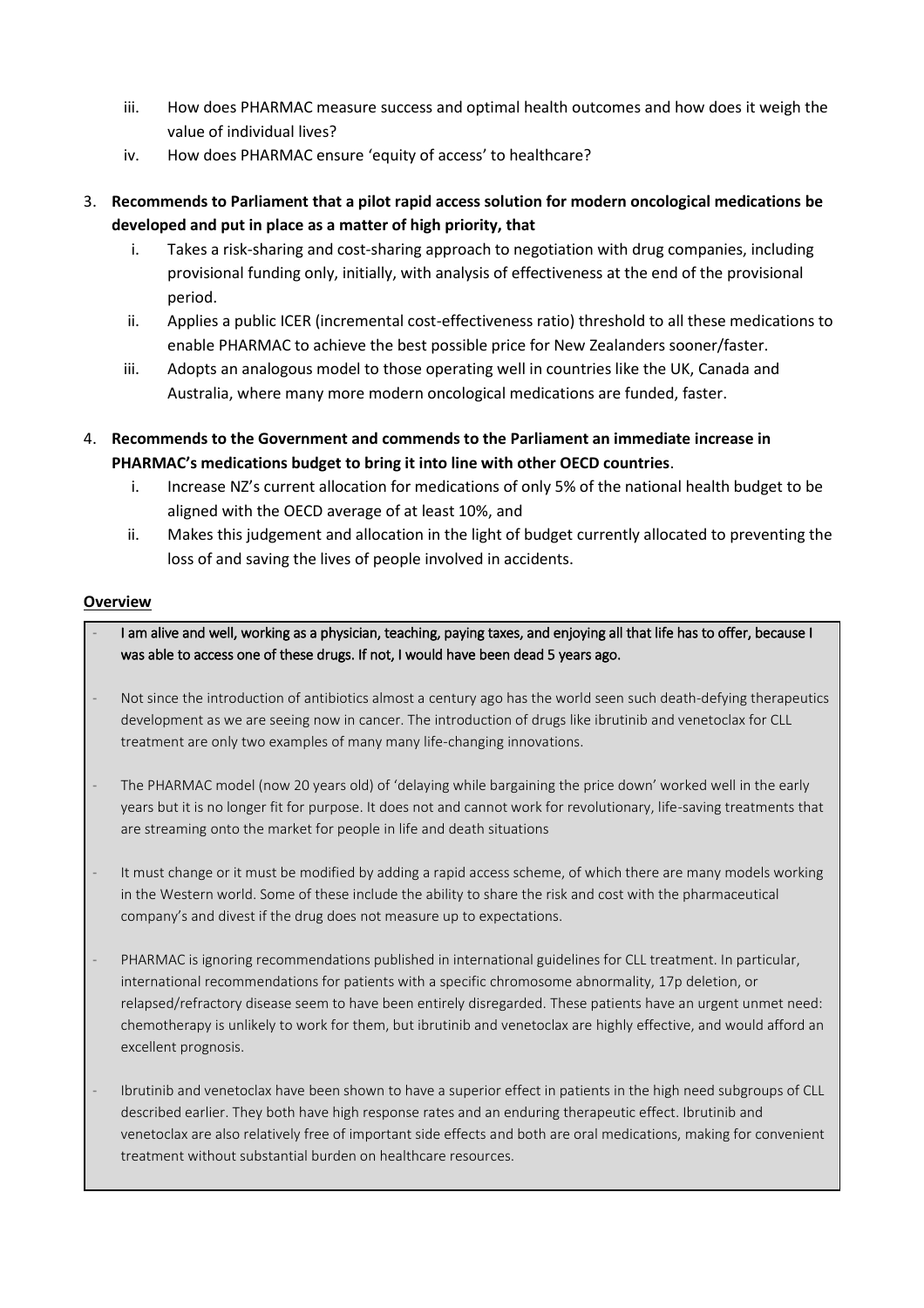What price are we putting on a life? Please read the patient stories appended to this submission, all people leading productive lives who would all be dead or seriously sick if not for these modern drugs.

*Audrey accessed venetoclax through a clinical trial. She feels she has been given a new gift of life. She is in remission and has resumed working and leading an active life.*

*Ian was able to start ibrutinib through a compassionate access programme following several years of illness and a precarious state of health. He has seen a dramatic difference to his life, with only minor side effects. He works full-time, exercises and is happy.*

*Ben received treatment with ibrutinib, also through a compassionate access programme. Previously his CLL had been treated but relapsed twice. He has had no discernible side effects with ibrutinib and says without it his CLL would have returned. He feels great, is able to work and be there for his family and friends. Getting CLL is a case of bad luck but access to ibrutinib shouldn't' be left to chance.* 

*Graham has the high-risk deletion of the 17p chromosome, meaning his CLL is harder to treat. He describes treatment with a novel agent via a clinical trial as his "Lazarus experience", bringing him back from the neardead. Graham's NZ born brother is an Australian citizen and would have received ibrutinib for about \$40 a month if he'd been the one diagnosed with del17p CLL, while in NZ if you aren't lucky enough to be accepted onto a clinical trial or rich enough to pay you can only expect a place on death row.* 

New Zealanders are dying unnecessarily, whilst the rest of the OECD has largely embraced these and many other modern oncological medications. It is a national disgrace and must change.

#### **Ibrutinib and venetoclax should be funded for the following reasons:**

#### *1. CLL patients in the high-need subgroups outlined above lack appropriate therapy*

- Current publicly funded treatments for the subgroups of high-need CLL patients described are limited by toxicity. For example, fludarabine, a chemotherapy used in the funded FCR regimen Is recommended by guidelines not to be given to patients over 70 years of age due to toxicity concerns (1). With the majority of CLL patients aged 65 years or more (2), use of fludarabine based regimens is limited.
- A subset of patients may achieve durable remissions with other treatments; however, most will relapse within a few years and therefore require alternative treatments to achieve a response to therapy (3).
- With a lack of options for patients who relapse, or become refractory to current treatments, there exists a substantial unmet clinical need for effective and well tolerated therapies for the high-need subgroups (i.e., del17p, relapsed/refractory) of CLL patients in New Zealand.

# *2. International guidelines for CLL treatment consistently recommend ibrutinib and venetoclax based on the body of clinical evidence for each*

- Whilst there are no specific CLL guidelines developed in New Zealand, experts in CLL refer to international evidence based and peer reviewed guidelines. These international guidelines are created, reviewed and updated in alignment with clinical evidence published in peer reviewed journals. This is typically the same evidence provided to PHARMAC in funding submissions for new therapies (i.e., high quality randomised controlled trials).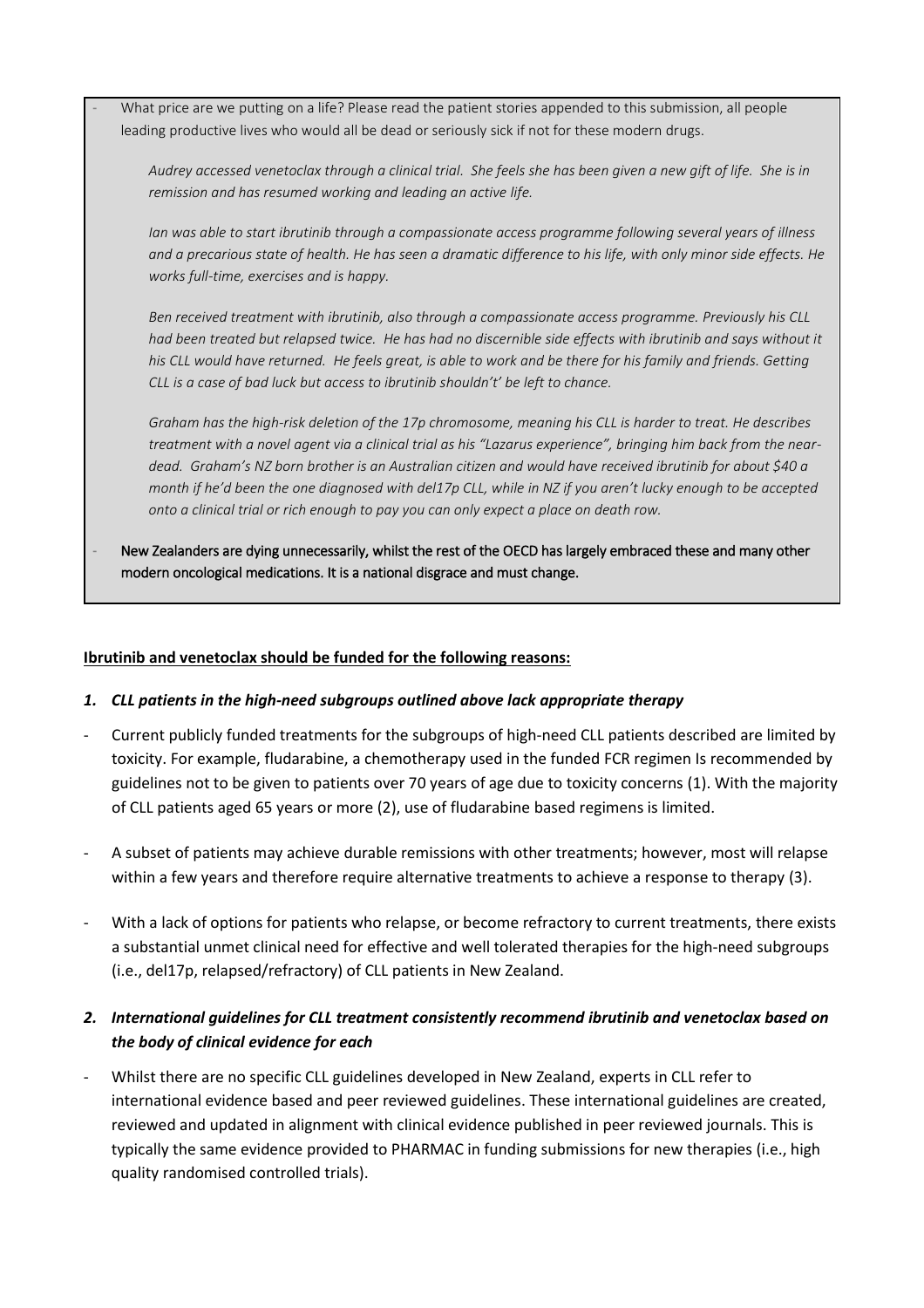- Examples of recommendations from the National Comprehensive Cancer Network (NCCN) (1); the European Society of Medical Oncologists (ESMO) (4); and the British Society for Haematology (BSH) (5) include:
	- *In first-line therapy, ibrutinib is the preferred treatment option for frail patients with significant comorbidities (NCCN);*
	- *Ibrutinib and venetoclax are included as preferred options for patients with relapsed or refractory disease, regardless of their age and comorbidities (NCCN);*
	- *Ibrutinib is the preferred treatment option for first-line therapy of patients with del17p (NCCN);*
	- *In relapsed/refractory patients with CLL and del17p, ibrutinib monotherapy, venetoclax plus rituximab and venetoclax monotherapy are listed as preferred regimens (NCCN);*
	- *Ibrutinib is the treatment of choice in front-line therapy for patients with TP53 disruption (del17p) (BSH);*
	- *Ibrutinib monotherapy is a treatment of choice for patients with CLL who are refractory to chemoimmunotherapy, have relapsed after chemoimmunotherapy, or for whom re-treatment with chemoimmunotherapy is inappropriate (BSH);*
	- *Venetoclax is the treatment of choice for patients who fail BCR inhibitor therapy (BSH);*
	- *It is recommended that patients with TP53 mutation/del17p are treated with ibrutinib in front-line (ESMO);*
	- *Patients unsuitable for BCR inhibitor therapy may be treated with the BCL2 inhibitor venetoclax (ESMO);*
	- *If relapse occurs within 24-36 months after chemoimmunotherapy, or if the disease does not respond to any first-line therapy, the therapeutic regimen should be changed. Treatment options include ibrutinib, and if the patient failed BCR inhibitor therapy, venetoclax (ESMO).*
- These examples represent the subgroup of high-need CLL patients described earlier. Many guidelines also recommend the use of targeted therapies in other subgroups of CLL. This submission, however, has focussed on those at greatest need of new therapy options in New Zealand.

# *3. PHARMAC's own clinical advisory committees have recommended ibrutinib and venetoclax be funded with medium to high priority based on the available clinical evidence*

- Ibrutinib has been recommended for funding and prioritised in 2016, however remains unfunded. Venetoclax has been recommended for funding and is undergoing assessment for prioritisation.
- A summary of the evidence for ibrutinib and venetoclax from clinical trials in the high-need CLL patients is provided in appendix 4. Key findings include:
	- *Ibrutinib significantly reduces the risk of death or disease progression by 87% compared with ofatumumab in patients with relapsed/refractory CLL (p<0.0001) (6);*
	- *With up to 7 years follow-up, the estimated overall survival rate for relapsed/refractory patients treated with ibrutinib is 52% (7);*
	- *91% of patients with relapsed/refractory CLL who had progressed on ibrutinib and were then treated with ibrutinib were still alive at 12 months with follow-up ongoing (8);*
	- *Venetoclax + rituximab significantly reduces the risk of death or disease progression by 84% compared to bendamustine + rituximab in patients with relapsed/refractory CLL (p<0.001) (9);*
	- *With up to 7 years follow-up, median overall survival is 57 months for ibrutinib treated patients with relapsed/refractory del17p CLL (7);*
	- *The estimated survival rate at 5-years for front-line ibrutinib treatment of del17p CLL is 85% (3);*
	- *Venetoclax + rituximab reduced the risk of death or disease progression by 87% compared with bendamustine + rituximab at 2 years follow-up (10);*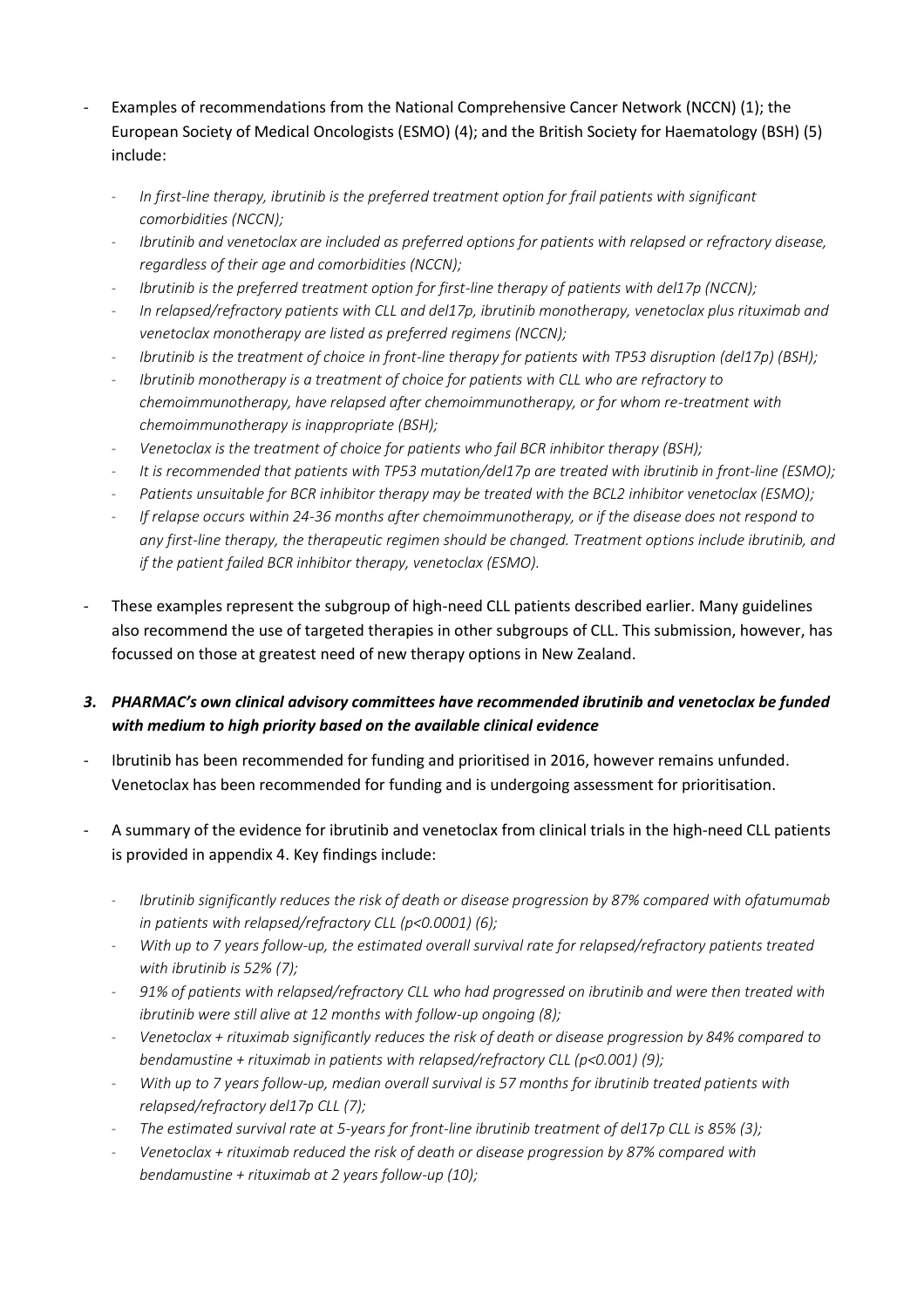- *The estimated rate of overall survival at 2 years is 73% for venetoclax treated patients with relapsed/refractory del17p patients (11).*
- These targeted treatments are changing outcomes for the better around the world, in New Zealand, however, they remain frustratingly out of reach for the people who need them.
- *4. New Zealanders with high-need CLL have been failed by the existing economic model of medication access* 
	- Highly effective treatments for people with CLL are ready and waiting to be made available to the New Zealanders who desperately need them; however, they're stuck in a waiting game, despite PHARMAC's own committees recommending they be funded.
	- With a lack of public funding, people are dying of CLL who would have survived if they lived in Australia, or other countries, where these medications are funded.
	- In appendix 5 of this submission there are several stories of New Zealanders who have been failed by the public funding system, however, they've accessed ibrutinib and venetoclax on compassionate grounds or within a clinical trial. Without this access they may not have been alive today to share their stories.
	- Relying on compassionate access, self-funding or a clinical trial is neither sustainable nor acceptable. Self-fund and you live, can't afford to and you die represents a model in crisis.

# **Recommendations**

# **Submission**

# **That the Health Select Committee:**

- 5. **Urges PHARMAC to fund the Medsafe-approved medications ibrutinib and venetoclax** for all appropriate CLL patients, particularly the following 'high-need' subgroups:
	- iv. Patients with relapsed or refractory disease (i.e., CLL that has returned after a period of responding to treatment, or is no longer responding to treatment);
	- v. Patients with 17p deletion/TP53 chromosomal abnormality, a poor prognosis subgroup of CLL;
	- vi. Patients older than 70 who need treatment, but who generally are unable to tolerate conventional cytotoxic chemotherapy (i.e., medicines that are toxic to living cells, including cancer cells - fludarabine and cyclophosphamide are examples used in CLL).

# **and/or to urgently and publicly explain its rationale for further delaying funding these desperatelyneeded medicines;**

- 6. **Recommends to Parliament that a review be undertaken as a matter of urgency of PHARMAC's processes and operating model in regard to modern oncological medications**:
	- v. Including a specific review of PHARMAC's statutory objective: "*to secure for eligible people in need of pharmaceuticals the best health outcomes that are reasonably achievable from pharmaceutical treatment and from within the amount of funding provided."*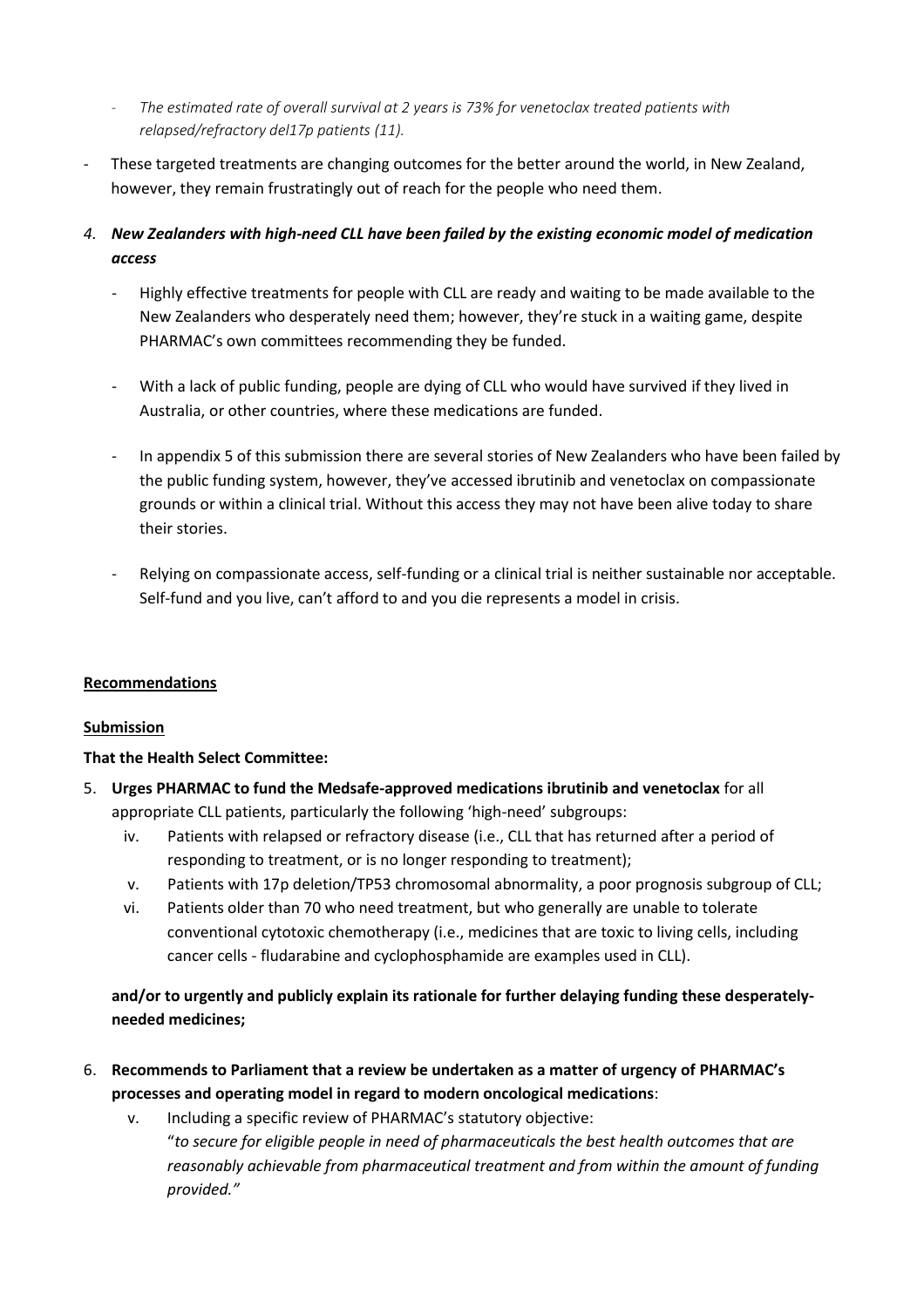- vi. Is this objective still applicable in today's radically different pharmaceutical environment?
- vii. How does PHARMAC measure success and optimal health outcomes and how does it weigh the value of individual lives?
- viii. How does PHARMAC ensure 'equity of access' to healthcare?
- 7. **Recommends to Parliament that a pilot rapid access solution for modern oncological medications be developed and put in place as a matter of high priority, that**
	- iv. Takes a risk-sharing and cost-sharing approach to negotiation with drug companies, including provisional funding only, initially, with analysis of effectiveness at the end of the provisional period.
	- v. Applies a public ICER (incremental cost-effectiveness ratio) threshold to all these medications to enable PHARMAC to achieve the best possible price for New Zealanders sooner/faster.
	- vi. Adopts an analogous model to those operating well in countries like the UK, Canada and Australia, where many more modern oncological medications are funded, faster.
- 8. **Recommends to the Government and commends to the Parliament an immediate increase in PHARMAC's medications budget to bring it into line with other OECD countries**.
	- iii. Increase NZ's current allocation for medications of only 5% of the national health budget to be aligned with the OECD average of at least 10%, and
	- iv. Makes this judgement and allocation in the light of budget currently allocated to preventing the loss of and saving the lives of people involved in accidents.

# **Summary**

Internationally accepted guidelines for CLL treatment cannot be followed in New Zealand because PHARMAC does not fund the required treatments.

New Zealanders are dying because of inability to fund these life-saving therapies in CLL. This does not happen in other western countries, because of these medications being funded by public health services.

New Zealand should adopt funding and supply models of countries like Australia, where more cancer medications are publicly funded and available. This is reflected in cancer treatment outcomes when comparing the two countries.

The world will look at New Zealand as a first world country with third world outcomes in oncological therapeutics, once the success story of modern oncology evolves further.

A national revolution in this public health issue is gaining momentum and will continue. **PHARMAC's stance and** the outcomes in cancer will not be tolerated.

Providing funding for ibrutinib and venetoclax is urgent and essential for New Zealanders with high-need CLL.

# **Background to this submission**

Ibrutinib was first registered by Medsafe in New Zealand in 2015 and subsequently prioritised for funding by PHARMAC in 2016. Venetoclax was registered in 2017 and has also been prioritisation for funding. PTAC have requested further advice from CaTSoP on the relative priority of both. Both are targeted treatments for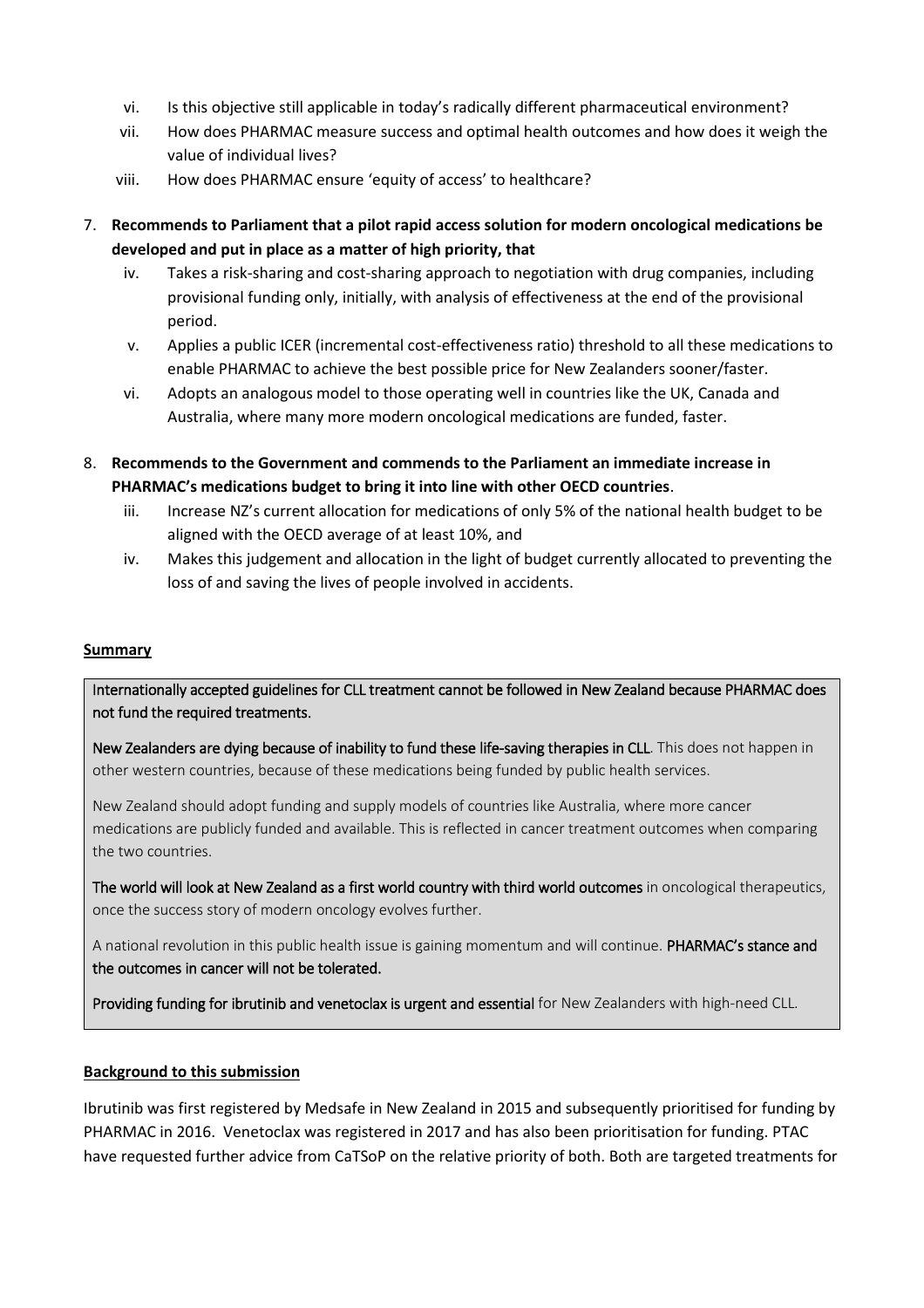CLL proven to increase survival without the need for the addition of toxic chemotherapy and both remain unfunded in New Zealand.

Ibrutinib and venetoclax are recommended by international guidelines as preferred treatments for CLL patients with del17p, patients with relapsed/refractory disease and for patients unable tolerate chemotherapy (1, 4, 5). Both are widely funded in other OECD countries, including Australia.

These two medications have been shown to have a superior effect in patients in the high need subgroups of CLL described earlier. They both have high response rates and an enduring therapeutic effect. For example, 5 years post diagnosis, 85% of CLL patients with del17p treated first line with ibrutinib and 54% of CLL patients with del17p treated at relapse are still alive (3). Ibrutinib and venetoclax are also relatively free of important side effects and both are oral medications, making for convenient treatment without substantial burden on healthcare resources (6, 9).

The economic model of medication access in New Zealand for modern oncological medications seems to be self-fund and you live, can't afford to and you die. The lack of funding means people are dying of CLL who would have survived had they lived in Australia. In appendix 5 of this submission there are five stories of New Zealanders who have accessed ibrutinib, venetoclax and other novel treatments on compassionate grounds. These people are well, working, and enjoying life. Without access to the novel treatments that they received on compassion grounds or via clinical trials many would not be alive to share their stories.

Most New Zealanders can't afford to self-fund their cancer medication. Unless they can generate community or compassionate funding or become part of a drug trial (often difficult because of exclusion criteria), they are left with treatment unlikely to work, or no treatment, and death. Whilst this happens, the people of many other OECD countries, where these drugs are funded, reap the benefits of increased survival.

PHARMAC, in its two plus decades of existence has rightly received global acknowledgment for initiatives to improve value for money for New Zealand's drug budget. Their response to therapeutic innovations in cancer, however, has been anachronistic. Not since the introduction of antibiotics almost a century ago has the world seen such death-defying therapeutics development as we are seeing now in cancer. PHARMAC has responded with a strategy of rationing by delay. They ask for more statistical data, when many other countries' public funding-equivalents have accepted the data and conclusions as valid in cancer survival studies.

High-profile guidelines written by international experts in CLL are developed, peer-reviewed and updated based on available clinical evidence. Strong recommendations are made for ibrutinib and venetoclax use, particularly in patients with del17p and for patients with relapsed/refractory CLL (see appendix 2) (1, 4, 5). International guidelines state that FCR has no place in the management of del17p because of such poor response rates (1). Ibrutinib and venetoclax are consistently recommended. How PHARMAC can fly in the face of international expert opinion is hard to rationalise.

With the current model and budget, PHARMAC do not fund these medications. New Zealanders are dying unnecessarily, whilst the rest of the OECD has largely embraced modern oncological medications. It is a national disgrace and must change.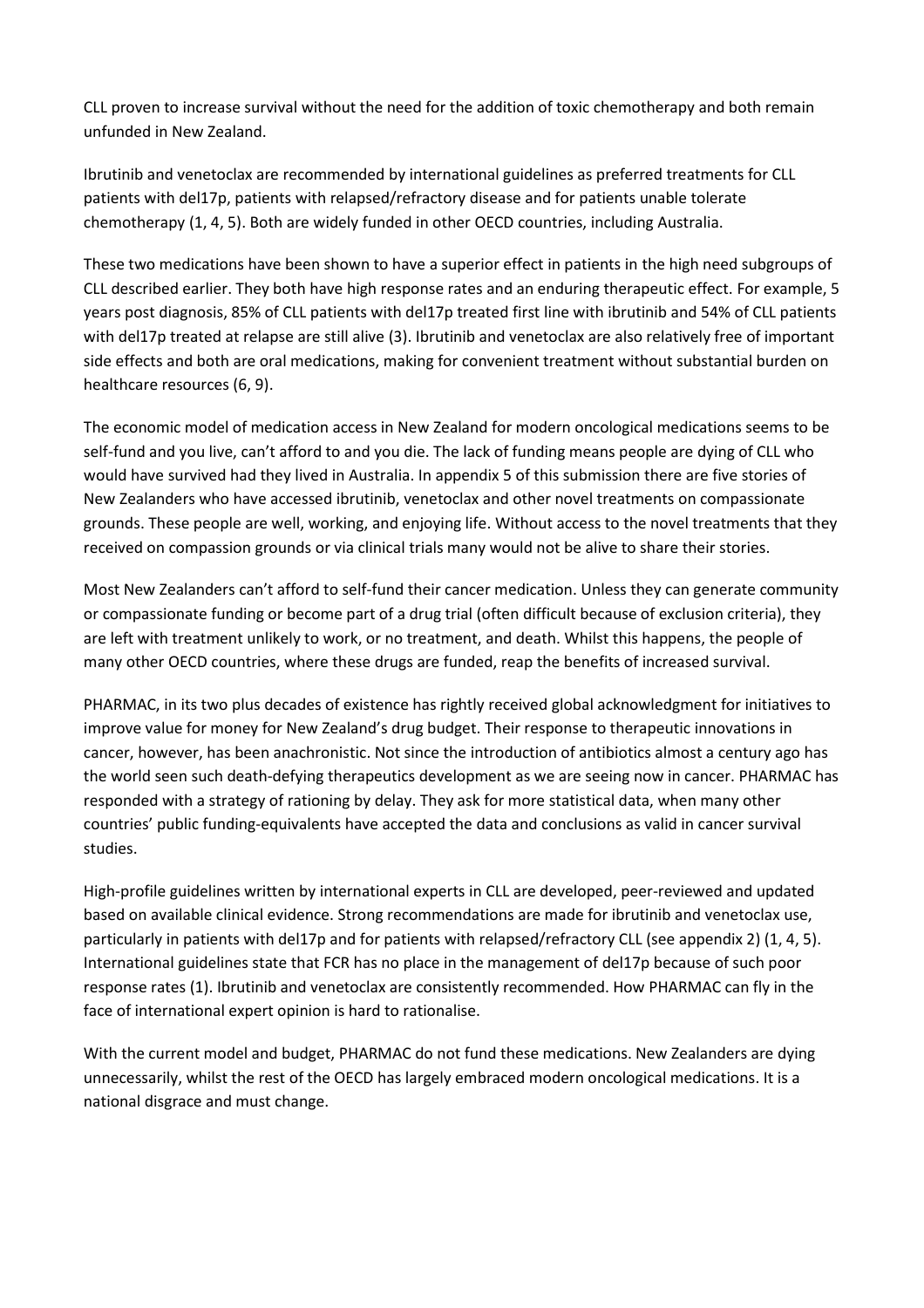# **ABBREVIATIONS**

| <b>BCR</b>         | B-cell receptor                                                                       |
|--------------------|---------------------------------------------------------------------------------------|
| BCL <sub>2</sub>   | B-cell lymphphoma-2                                                                   |
| BR.                | Bendamustine plus rituximab                                                           |
| <b>BSH</b>         | <b>British Society for Haematology</b>                                                |
| <b>BTK</b>         | Bruton's tyrosine kinase (BTK is a BCR-associated enzyme, ibrutinib inhibits BTK)     |
| CaTSoP             | <b>Cancer Treatments Subcommittee of PTAC</b>                                         |
| Chemoimmunotherapy | Combination of chemotherapy with a monoclonal antibody                                |
| <b>CLL</b>         | Chronic lymphocytic leukaemia                                                         |
| <b>CLLANZ</b>      | Chronic Lymphocytic Leukaemia Advocates New Zealand                                   |
| del17p             | Deletion of 17p (chromosomal abnormality, typically signalling poor prognosis in CLL) |
| ESMO               | European Society for Medical Oncology                                                 |
| <b>ITP</b>         | Immune thrombocytopenia                                                               |
| <b>ICER</b>        | Incremental Cost Effectiveness Ratio                                                  |
| <b>FCR</b>         | Fludarabine plus cyclophosphamide plus rituximab                                      |
| <b>MAB</b>         | Monoclonal antibody                                                                   |
| <b>NCCN</b>        | National Comprehensive Cancer Network                                                 |
| PI3K               | Phosphoinositide 3-kinase                                                             |
| <b>PTAC</b>        | Pharmacology and Therapeutics Advisory Committee                                      |
| QALY               | Quality adjusted life years                                                           |
|                    |                                                                                       |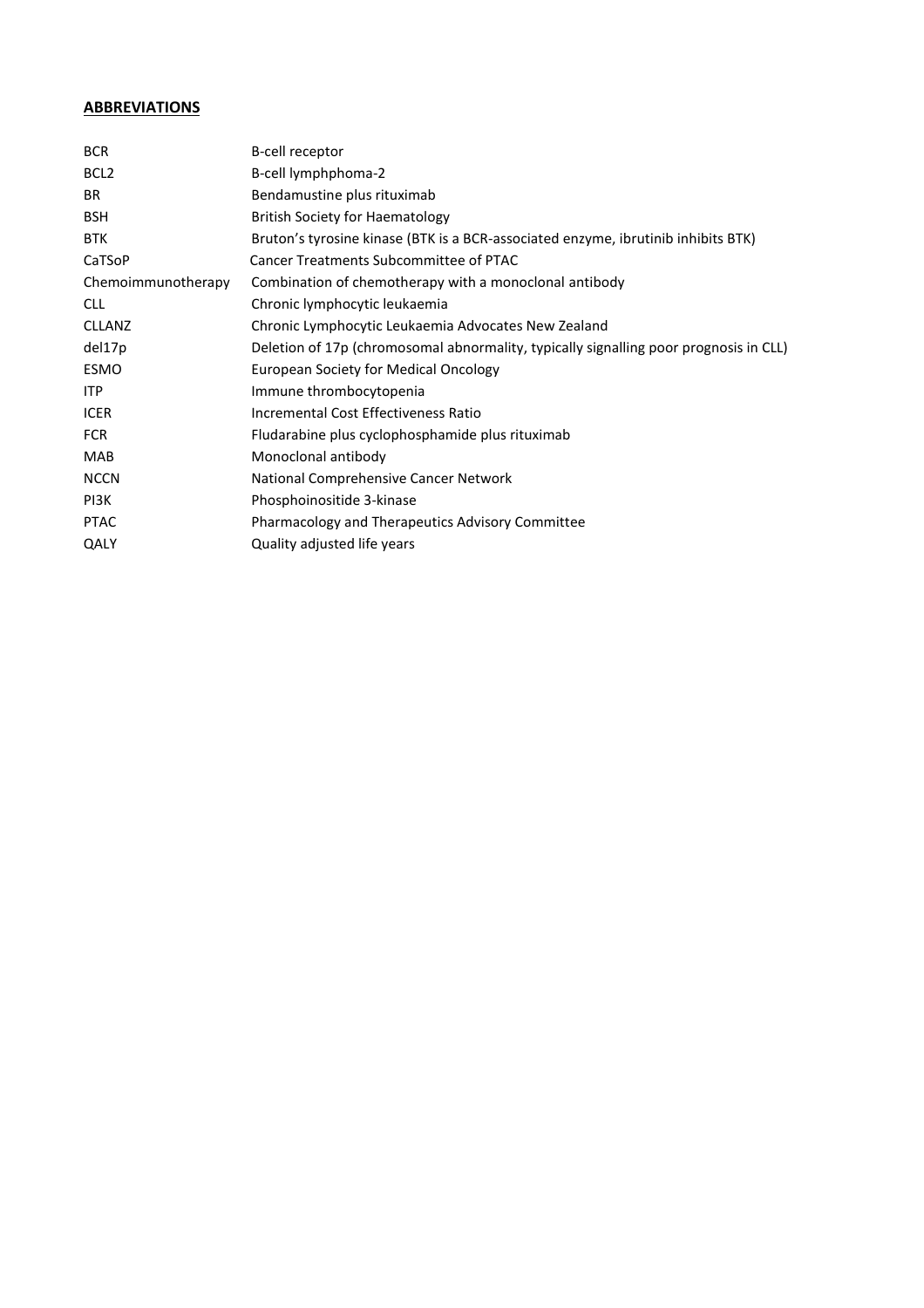## **APPENDICES**

#### APPENDIX 1 – ABOUT CLL

CLL is a lymphoproliferative disorder characterised by uncontrolled growth of mature B cells accumulating in peripheral blood, bone marrow and lymph nodes and spleen (12, 13).

CLL is the most common adult leukaemia in the western world and in New Zealand. It is predominantly a disease of the elderly with an average age at diagnosis of 72 years (14, 15). There are approximately 200 new cases of CLL diagnosed each year in New Zealand. The estimated number of New Zealanders living with CLL is over 2000, and about 70 die from their illness each year (16).

CLL is characterised by a variable clinical course, with some patients having an aggressive disease leading to early mortality, while others have a more indolent disease requiring little or no intervention (17). Although the majority of patients experience an indolent disease course, it is still considered an incurable disease.

The overall 5-year relative survival is approximately 84% in men and 85% in women (2). Once a patient relapses, average survival is poor as there is often a shorter duration of response to treatment (18, 19).

Most patients do not require therapy at initial diagnosis. Treatment is generally reserved for patients with advanced, symptomatic or aggressive disease. Patients requiring therapy are assigned a regimen based on their relative physical fitness. In the treatment of CLL, three different patient groups based on fitness are distinguished to help guide the approach to therapy and are commonly used worldwide (20, 21).

- 1. 'Go-go' **medically fit** patients with no or mild comorbidity and a normal life expectancy.
- 2. 'Go-slow' **medically less fit (unfit)** patients with multiple or severe comorbidities and an unknown life expectancy.
- 3. 'No-go' **medically frail** patients with fatal comorbidities and a reduced life expectancy.

Several genetic mutations play an important role in the progression of CLL and contribute to a poor prognosis. Deletion of the short (p) arm of chromosome 17 (del 17p) is one of the poorest prognostic factors in CLL as it results in the loss of gene TP53 which is involved in preventing proliferation of abnormal cells with mutated DNA (22, 23).

Studies show for patients with del17p the median time from diagnosis to treatment is 9 months compared to 92 months for those with no mutations (24). These patients are often resistant and do not respond to conventional therapies and therefore median OS is also lower (32 vs. 111 months in patients with no abnormalities) (24).

Current publicly funded treatment in New Zealand for CLL patients with relapsed/refractory and/or del17p disease is limited.

The introduction of newer targeted treatments, such as ibrutinib and venetoclax provide the potential to forego chemotherapy, substantially increase survival, and preserve quality of life, particularly for those CLL patients in New Zealand with relapsed/refractory disease, or those at any stage with poor prognosis del17p disease (6-8, 25-27).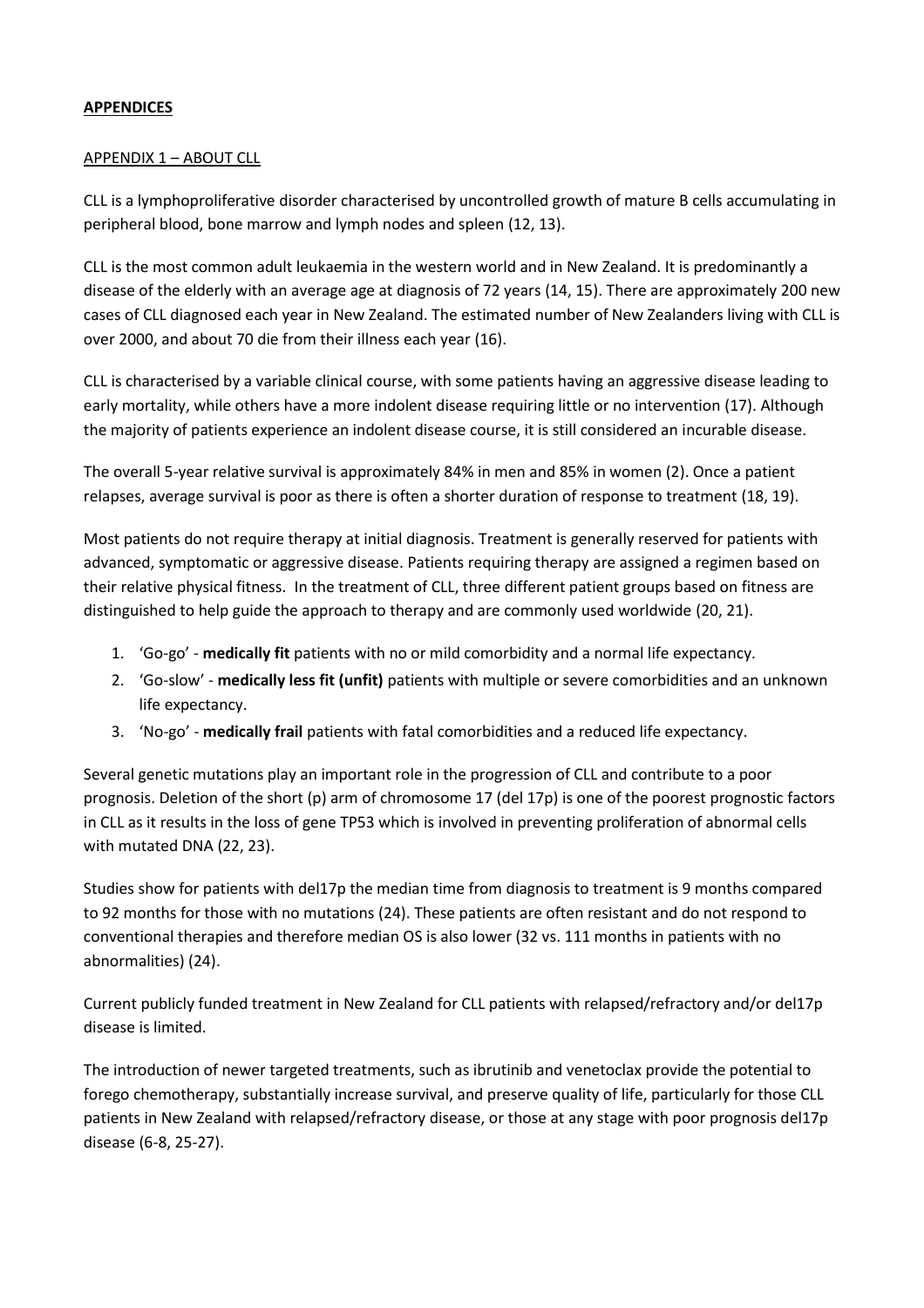# APPENDIX 2 – INTERNATIONAL GUIDELINES SUMMARY FOR USE OF IBRUTINIB AND VENETOCLAX FOR CLL

*Table 1 - Summary of CLL treatment recommendations for ibrutinib and venetoclax based on published international guidelines*

| Guideline                                                 | <b>Recommendations</b>                                                                                                                                                                                                                                                           | <b>Citation</b>                        |
|-----------------------------------------------------------|----------------------------------------------------------------------------------------------------------------------------------------------------------------------------------------------------------------------------------------------------------------------------------|----------------------------------------|
| National Comprehensive<br>Cancer Network (NCCN)           | In first-line therapy, ibrutinib is the preferred treatment option for frail patients with significant<br>comorbidities (e.g., not able to tolerate purine analogs) or patients aged ≥65 years and<br>younger patients with significant comorbidities.                           | Wierda et al<br>(2019)(1)              |
|                                                           | Ibrutinib is also the preferred regimen for patients <65 years of age without significant<br>comorbidities in first-line therapy.                                                                                                                                                |                                        |
|                                                           | Ibrutinib and venetoclax are included as preferred options for patients with relapsed or<br>refractory disease, regardless of their age and comorbidities.                                                                                                                       |                                        |
|                                                           | Ibrutinib is the preferred treatment option for first-line therapy of patients with del17p.                                                                                                                                                                                      |                                        |
|                                                           | In relapsed/refractory patients with CLL and del (17)p, ibrutinib monotherapy, venetoclax plus<br>rituximab and venetoclax monotherapy are listed as preferred regimens.                                                                                                         |                                        |
| <b>British Society for</b><br>Haematology                 | Ibrutinib is the treatment of choice in front-line therapy for patients with TP53 disruption<br>(including del17p).                                                                                                                                                              | Schuh et al<br>(2018)(5)               |
|                                                           | Ibrutinib monotherapy is a treatment of choice for patients with CLL who are refractory to<br>chemoimmunotherapy, have relapsed after chemoimmunotherapy, or for whom re-treatment<br>with chemoimmunotherapy is inappropriate.                                                  |                                        |
|                                                           | Venetoclax in combination with rituximab might also become an option for BCR inhibitor naïve<br>patients.                                                                                                                                                                        |                                        |
|                                                           | Venetoclax is the treatment of choice for patients who fail BCR inhibitor therapy.                                                                                                                                                                                               |                                        |
| European Society for<br><b>Medical Oncology</b><br>(ESMO) | It is recommended that patients with TP53 deletion/mutation (including del17p) are treated<br>with ibrutinib in front-line.                                                                                                                                                      | <b>ESMO</b><br>Guidelines<br>Committee |
|                                                           | Patients unsuitable for BCR inhibitor therapy may be treated with the BCL2 inhibitor<br>venetoclax.                                                                                                                                                                              | (2017)(4)                              |
|                                                           | If relapse occurs within 24-36 months after chemoimmunotherapy, or if the disease does not<br>respond to any first-line therapy, the therapeutic regimen should be changed. Treatment<br>options include ibrutinib, and if the patient failed BCR inhibitor therapy, venetoclax. |                                        |

Source: Wierda et al (2019) (1); Schuh et al (2018) (5); ESMO Guidelines Committee (2017) (4).

BCL2, B-cell lymphoma-2; BCR, B-cell receptor; CLL, Chronic lymphocytic leukaemia; ESMO, European Society for Medical Oncology; NCCN, National Comprehensive Cancer Network.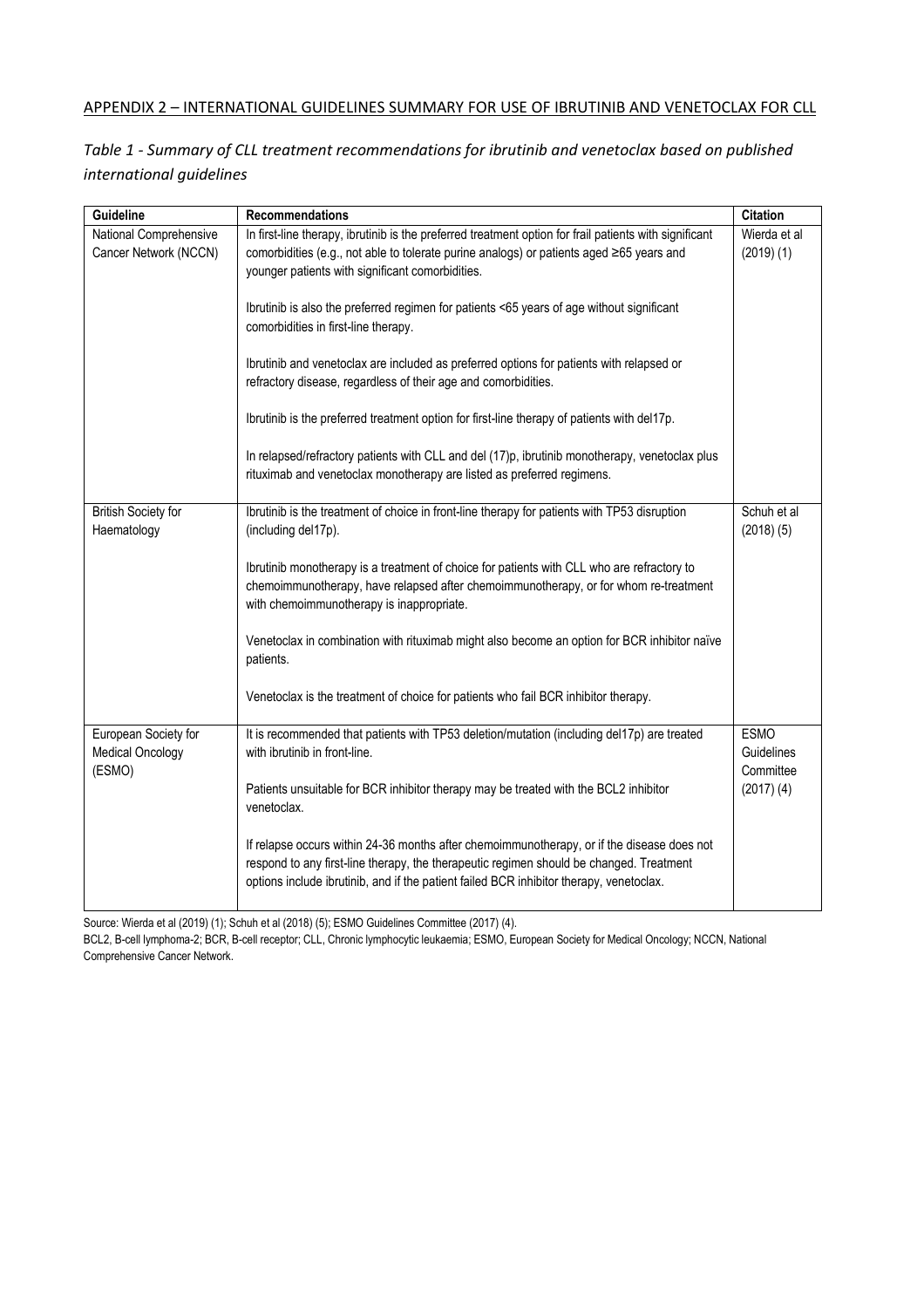# APPENDIX 3 - CLL TREATMENTS IN NZ

# *Table 2 - Classes of CLL treatments …*

| Chemotherapy drugs | <b>Steroids</b> | <b>Monoclonal antibodies</b> | <b>Targeted agents</b> |
|--------------------|-----------------|------------------------------|------------------------|
| Chlorambucil       | Prednisone      | Rituximab                    | Venetoclax             |
| <b>Fludarabine</b> | Dexamethasone   | Obinutuzumab                 | <b>Ibrutinib</b>       |
| Cyclophosphamide   |                 | Alemtuzumab                  | <b>Idelalisib</b>      |
| Bendamustine       |                 | Ofatumumab                   |                        |

Funded in New Zealand

\*Registered but not funded in New Zealand

\*\*Not registered / available in New Zealand

# *Table 3 - New Zealand registration dates and funding status for ibrutinib and venetoclax*

| <b>Targeted</b><br>treatment | Year of<br>registration | <b>Funding</b><br>application<br>received | Indication/ line of therapy                                     | <b>First</b><br>prioritised | Date<br>completed | <b>Status</b>                                                      |
|------------------------------|-------------------------|-------------------------------------------|-----------------------------------------------------------------|-----------------------------|-------------------|--------------------------------------------------------------------|
| Ibrutinib                    | 2015                    | 2015                                      | Relapsed/refractory CLL, del17p                                 | 2016                        |                   | Unfunded<br>(recommended by PTAC and<br>CaTSoP)                    |
|                              |                         | 2018                                      | 1 <sup>st</sup> line CLL for unfit patients                     |                             |                   | Unfunded<br>(full evaluation when funded<br>for other populations) |
| Venetoclax                   | 2017                    | 2017                                      | Relapsed/refractory CLL,<br>no suitable [alternative] treatment |                             |                   | Unfunded<br>(under assessment)                                     |
|                              |                         | 2017                                      | Relapsed/refractory CLL, del17p                                 |                             |                   | Unfunded<br>(under assessment)                                     |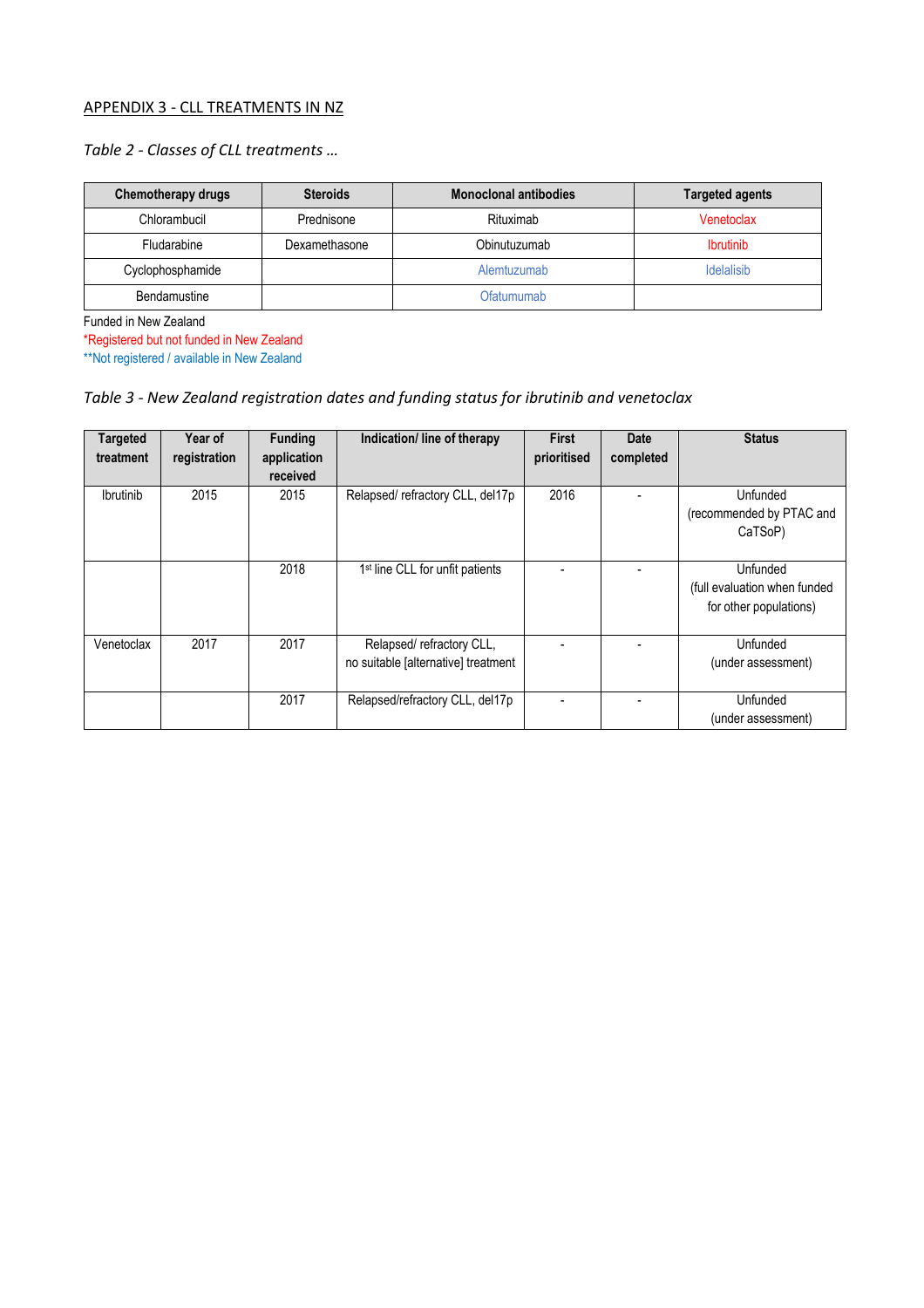# APPENDIX 4 - TREATMENT OUTCOMES OBSERVIED WITH IBRUTINIB AND VENETOCLAX

# *Table 4 - Summary of Ibrutinib and venetoclax outcomes for patients with del17p CLL*

| Regimen                                                     | Median        | <b>Outcomes</b>                                                                                         | <b>Study</b>                        |
|-------------------------------------------------------------|---------------|---------------------------------------------------------------------------------------------------------|-------------------------------------|
|                                                             | follow-up     |                                                                                                         |                                     |
| Ibrutinib                                                   | 67 months     | Estimated survival rates at 7 years:                                                                    | Byrd et al (2018) (7)               |
|                                                             |               | 42% OS rate;<br>÷,                                                                                      | PCYC-1102/1103                      |
| Relapsed/refractory del17p                                  |               | 22% PFS rate.<br>$\overline{a}$                                                                         | NCT01105247                         |
| patients                                                    |               | Median OS: 57 months.                                                                                   |                                     |
|                                                             |               | Median PFS: 26 months.                                                                                  |                                     |
|                                                             |               |                                                                                                         |                                     |
| Ibrutinib                                                   | 27.6 months   | Estimated survival rates at 2 years:                                                                    | O'Brien et al (2016) (26)           |
|                                                             | (extended     | 75% OS rate;<br>$\overline{\phantom{a}}$                                                                | RESONATE-17                         |
| Relapsed/refractory del17p                                  | analysis)     | 63% PFS rate.<br>$\overline{\phantom{a}}$                                                               | NCT01744691                         |
| patients                                                    |               | Median PFS: not reached (95% CI, 27.7-not reached).                                                     |                                     |
|                                                             |               | Median OS: not reached (95% CI, 29.5-not reached).<br>Overall response was reported in 83% of patients. |                                     |
|                                                             |               |                                                                                                         |                                     |
| Ibrutinib                                                   | 57 months     | Estimated survival rates at 5 years in TP53 cohort:                                                     | Ahn et al (2018) (3)                |
|                                                             |               | 74% ibrutinib PFS rate for treatment naïve patients;                                                    | NCT01500733                         |
| Treatment naïve and relapsed/                               |               | 19% ibrutinib PFS rate for relapsed/refractory patients;                                                |                                     |
| refractory patients with TP53                               |               | 85% ibrutinib OS rate for treatment naïve patients;<br>÷                                                |                                     |
| aberration                                                  |               | 54% ibrutinib OS rate for relapsed/refractory patients.                                                 |                                     |
|                                                             |               | Overall response at 6 months reported in 96% (TP53 cohort).                                             |                                     |
| Ibrutinib                                                   | 28 months     | Estimated survival rates at 30 months:                                                                  | Jones et al (2018) (28)             |
|                                                             |               | 69% OS rate;<br>$\blacksquare$                                                                          | Meta-analysis of:                   |
| Relapsed/refractory del17p                                  |               | 57% PFS rate.<br>÷,                                                                                     | NCT01105247;                        |
|                                                             |               | Median OS: 59.3 months.                                                                                 | NCT01578707;                        |
|                                                             |               | Overall response at 28 months reported in 85%.                                                          | NCT01744691.                        |
|                                                             |               |                                                                                                         |                                     |
| Ibrutinib                                                   | 44 months     | Median PFS: 40.1 months.                                                                                | Byrd et al (2019) (6)               |
| Relapsed/refractory del17p                                  |               | Estimated PFS rate at 3 years: 53%.                                                                     | <b>RESONATE</b><br>NCT01578707      |
|                                                             |               |                                                                                                         |                                     |
| Ibrutinib                                                   | 19 months     | Estimated survival rates at 18 months:                                                                  | Brown et al (2018)                  |
|                                                             |               | 83% OS rate;<br>i,                                                                                      | <b>RESONATE</b>                     |
| Relapsed/refractory del17p                                  |               | 71% PFS rate.<br>$\overline{a}$                                                                         | NCT01578707                         |
|                                                             |               |                                                                                                         |                                     |
| Venetoclax + rituximab vs.<br>Bendamustine + rituximab (BR) | $23.8$ months | Estimated survival rates at 2 years:                                                                    | Seymour et al (2018) (10)<br>MURANO |
|                                                             |               | 82% venetoclax + rituximab PFS rate vs. 28% BR PFS rate,<br>(HR, 0.13; 95% CI, 0.05-0.29).              | NCT02005471                         |
| Relapsed/refractory del17p                                  |               |                                                                                                         |                                     |
|                                                             |               |                                                                                                         |                                     |
| Venetoclax                                                  | 26.6 months   | Estimated survival rates at 24 months:                                                                  | Stilgengaur et al (2018) (11)       |
|                                                             |               | 73% OS rate;<br>$\overline{a}$                                                                          | M13-982                             |
| Relapsed/refractory del17p                                  |               | 54% PFS rate.<br>$\qquad \qquad -$                                                                      | NCT01889186                         |
|                                                             |               | Estimated median PFS 27.2 months.                                                                       |                                     |
| Venetoclax                                                  | 12.1 months   | Estimated survival rates at 12 months:                                                                  | Stilgengaur et al (2016) (27)       |
|                                                             |               | 87% OS rate;<br>i,                                                                                      | M13-982                             |
| Relapsed/refractory del17p                                  |               | 72% PFS rate.<br>i,                                                                                     | NCT01889186                         |
|                                                             |               |                                                                                                         |                                     |

CI confidence interval; HR, hazard ratio; PFS, progression-free survival; OS, overall survival.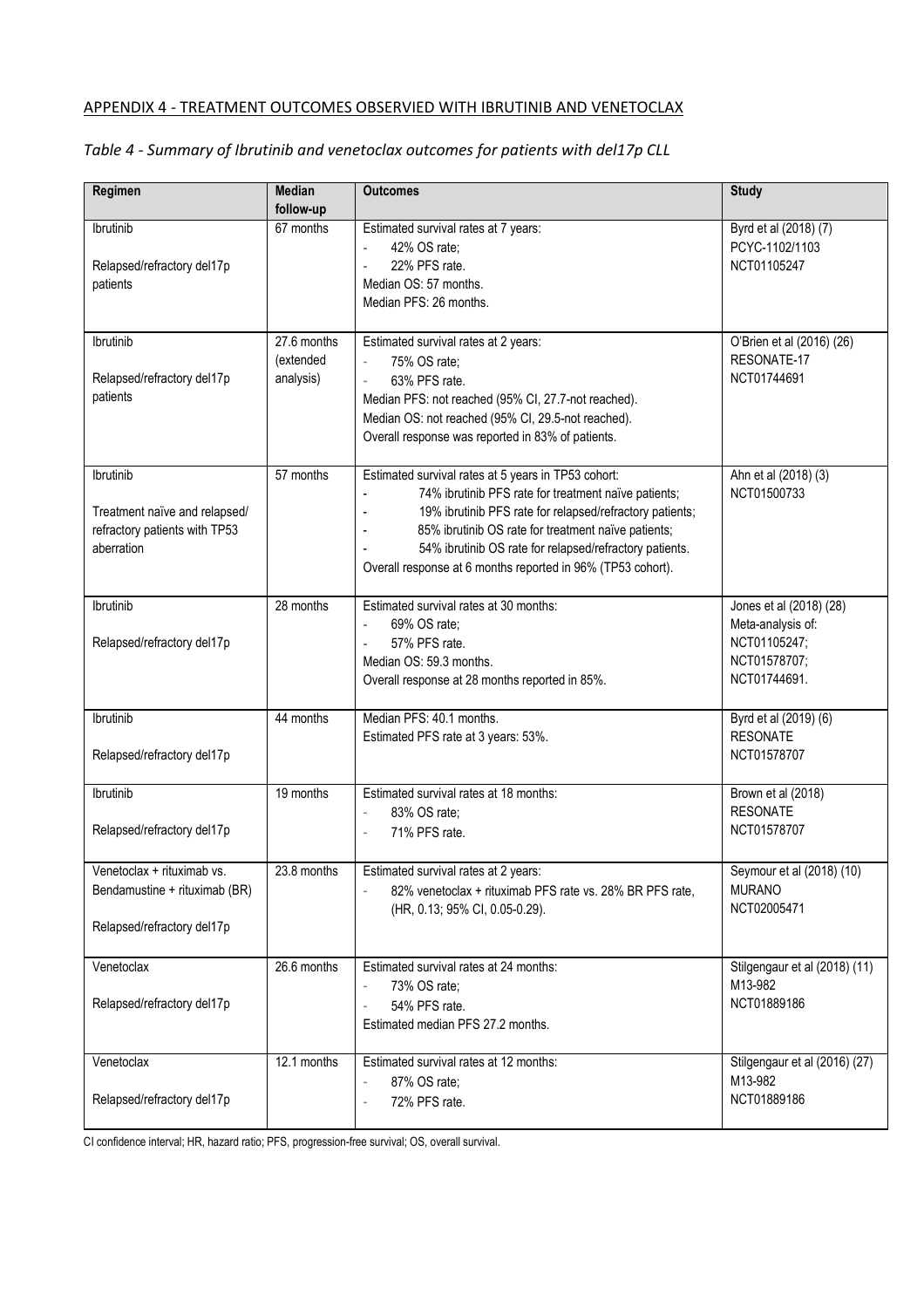| Regimen                | <b>Median</b><br>follow-up | <b>Outcomes</b>                                                                                            | <b>Study</b>                              |
|------------------------|----------------------------|------------------------------------------------------------------------------------------------------------|-------------------------------------------|
| Ibrutinib              | 67 months                  | Estimated survival rates at 7 years:                                                                       | Byrd et al (2018) (7)                     |
|                        |                            | 52% OS rate;<br>$\overline{\phantom{a}}$                                                                   | PCYC-1102/1103                            |
|                        |                            | 32% PFS rate.<br>$\frac{1}{2}$                                                                             | NCT01105247                               |
| Ibrutinib              | $61.5$ months              | Estimated survival rates at 5 years:                                                                       | O'Brien et al (2018) (29)                 |
|                        |                            | 60% OS rate;                                                                                               | PCYC-1102/1103                            |
|                        |                            | 44% PFS rate.<br>÷,                                                                                        | NCT01105247                               |
| Ibrutinib              | 35.2 months                | Estimated survival rates at 30 months:                                                                     | Byrd et al (2015) (30)                    |
|                        |                            | 79% OS rate:                                                                                               | PCYC-1102/1103                            |
|                        |                            | 69% PFS rate.<br>$\overline{a}$                                                                            | NCT01105247                               |
| Ibrutinib              | 20.9 months                | Estimated survival rates at 2 years:                                                                       | Byrd et al (2013) (31)                    |
|                        |                            | 83% OS rate;<br>$\overline{\phantom{a}}$                                                                   | PCYC-1102/1103                            |
|                        |                            | 75% PFS rate.<br>$\overline{\phantom{a}}$                                                                  | NCT01105247                               |
| Ibrutinib vs.          | 44 months                  | Estimated survival rates at 3 years:                                                                       | Byrd et al (2019) (6)                     |
| Ofatumumab             |                            | 74% ibrutinib OS vs. 65% ofatumumab OS;<br>$\overline{\phantom{a}}$                                        | <b>RESONATE</b>                           |
|                        |                            |                                                                                                            | NCT01578707                               |
|                        |                            | 59% ibrutinib PFS vs. 3% ofatumumab PFS.<br>Median PFS: Ibrutinib not reached, vs. ofatumumab 8.11 months, |                                           |
|                        |                            | (HR, 0.13; 95% CI, 0.099-0.178; P<0.0001).                                                                 |                                           |
|                        |                            | Median OS: Not reached for either arm.                                                                     |                                           |
| Ibrutinib vs.          | $34.8$ months              |                                                                                                            |                                           |
|                        |                            | Estimated survival rates at 3 years:                                                                       | Fraser et al (2018) (32)<br><b>HELIOS</b> |
| Bendamustine +         |                            | 82% ibrutinib OS:                                                                                          | NCT01611090)                              |
| rituximab (BR)         |                            | 68% ibrutinib PFS.                                                                                         |                                           |
|                        |                            | Median PFS: Ibrutinib not reached vs. BR 14.3 months,                                                      |                                           |
|                        |                            | (HR, 0.206; 95% CI, 0.159-0.265; P < 0.0001).                                                              |                                           |
|                        |                            | Median OS: Not reached for either arm.                                                                     |                                           |
| Ibrutinib vs.          | 36 months                  | Estimated survival rates at 3 years:                                                                       | Burger et al (2019) (33)*                 |
| Ibrutinib + rituximab  |                            | 92% ibrutinib OS vs. 89% ibrutinib + rituximab OS;                                                         | NCT02007044                               |
|                        |                            | 86% ibrutinib PFS vs. 87% ibrutinib + rituximab PFS.                                                       |                                           |
| Venetoclax             | 24 months                  | Estimated survival rates at 24 months:                                                                     | Byrd et al (2018) (25)                    |
|                        |                            | 76% venetoclax OS rate;<br>$\overline{\phantom{a}}$                                                        | NCT02141282                               |
| (patients progressed   |                            | 52% venetoclax PFS rate.                                                                                   |                                           |
| on either ibrutinib or |                            | Median PFS: Venetoclax 24.7 months.                                                                        |                                           |
| idelalisib)            |                            | Median OS: Venetoclax not reached.                                                                         |                                           |
|                        |                            | Overall response was achieved in 70% of patients.                                                          |                                           |
| Venetoclax             | 14 months                  | Estimated survival rates at 12 months:                                                                     | Jones et al (2018) (8)                    |
|                        |                            | 91% OS rate;                                                                                               | M14-032                                   |
| (patients progressed   |                            | 75% PFS rate.                                                                                              | NCT02141282                               |
| post ibrutinib)        |                            | Median PFS: Venetoclax 24.7 months (95% CI, 19.2-not reached).                                             |                                           |
|                        |                            | Median OS: Venetoclax not reached (27.8-not reached).                                                      |                                           |
|                        |                            | Overall response was achieved in 65% of patients.                                                          |                                           |
| Venetoclax             | 14 months                  | Estimated survival rates at 12 months:                                                                     | Coutre et al (2018) (34)                  |
|                        |                            | 94% OS rate;                                                                                               | M14-032                                   |
| (patients progressed   |                            | 79% PFS rate.<br>$\overline{\phantom{a}}$                                                                  | NCT02141282                               |
| post idelalisib)       |                            | Median PFS: not reached.                                                                                   |                                           |
|                        |                            | Median OS: not reached.                                                                                    |                                           |
|                        |                            | Overall response was achieved in 67% of patients.                                                          |                                           |
| Venetoclax +           | 36 months                  | Estimated survival rates at 3 years:                                                                       | Kater et al (2019)                        |
| rituximab vs.          |                            | 88% venetoclax + rituximab OS rate vs. 80% BR OS rate;                                                     | <b>MURANO</b>                             |
| Bendamustine +         |                            | 71% venetoclax + rituximab PFS rate vs. 15% BR PFS.                                                        | NCT02005471                               |
| rituximab (BR)         |                            | Median PFS: Venetoclax + rituximab not reached vs.17 months BR,                                            |                                           |
|                        |                            | (HR, 0.16; 95% CI, 0.12-0.23; p<0.001).                                                                    |                                           |
|                        |                            | Median OS not reached.                                                                                     |                                           |
|                        |                            |                                                                                                            |                                           |

*Table 5 - Summary of ibrutinib and venetoclax outcomes for patients with relapsed/refractory CLL*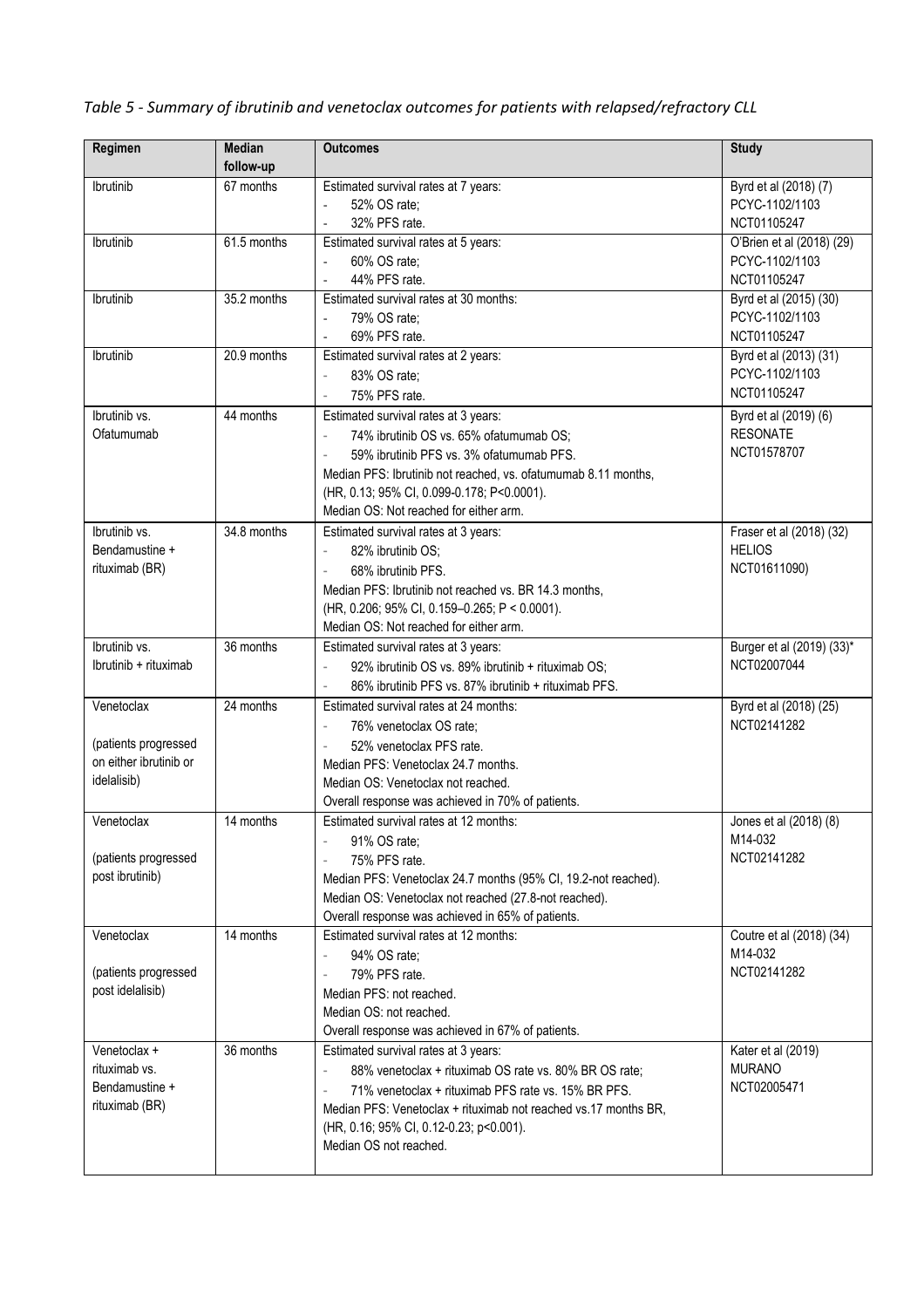| Venetoclax +   | 23.8 months | Estimated survival rates at 2 years:                    | Seymour et al (2018) (10) |
|----------------|-------------|---------------------------------------------------------|---------------------------|
| rituximab vs.  |             | 85% venetoclax + rituximab PFS rate vs. 36% BR PFS rate | MURANO                    |
| Bendamustine + |             | (HR, 0.17; 95% CI, 0.11-0.25; p<0.001);                 | NCT02005471               |
| rituximab (BR) |             | 92% venetoclax + rituximab OS rate vs. 87% BR OS rate   |                           |
|                |             | (HR, 0.48; 95% CI, 0.25–0.90).                          |                           |

\* 13% (27/208) of patients were treatment-naïve.

BR, bendamustine plus rituximab; CI confidence interval; HR, hazard ratio; PFS, progression-free survival; OS, overall survival.

## *Table 6 - Summary of ibrutinib outcomes for patients with previously untreated CLL*

| Regimen                                                                | <b>Median</b> | <b>Outcomes</b>                                                                                                                                                                                                                                                                                                                                                                                                                                                                    | <b>Study</b>                                                 |
|------------------------------------------------------------------------|---------------|------------------------------------------------------------------------------------------------------------------------------------------------------------------------------------------------------------------------------------------------------------------------------------------------------------------------------------------------------------------------------------------------------------------------------------------------------------------------------------|--------------------------------------------------------------|
|                                                                        | follow-up     |                                                                                                                                                                                                                                                                                                                                                                                                                                                                                    |                                                              |
| Ibrutinib                                                              | 67 months     | Estimated survival rates at 7 years:<br>75% OS rate;<br>80% PFS rate.<br>Median OS: not reached.<br>Median PFS: not reached.                                                                                                                                                                                                                                                                                                                                                       | Byrd et al (2018) (7)<br>PCYC-1102/1103<br>NCT01105247       |
| Ibrutinib                                                              | 61.5 months   | Estimated survival rates at 5 years:<br>92% OS rate;<br>92% PFS rate.<br>$\overline{\phantom{a}}$                                                                                                                                                                                                                                                                                                                                                                                  | O'Brien et al (2018) (29)<br>PCYC-1102/1103<br>NCT01105247   |
| Ibrutinib                                                              | 35.2 months   | Estimated survival rates at 30 months:<br>97% OS rate;<br>96% PFS rate.<br>$\overline{\phantom{a}}$                                                                                                                                                                                                                                                                                                                                                                                | Byrd et al (2015) (30)<br>PCYC-1102/1103<br>NCT01105247      |
| Ibrutinib                                                              | 22.1 months   | Estimated survival rates at 2 years:<br>97% OS rate;<br>$\overline{\phantom{a}}$<br>96% PFS rate.<br>$\overline{\phantom{a}}$                                                                                                                                                                                                                                                                                                                                                      | O'Brien et al (2014) (35)<br>PCYC-1102/1103<br>NCT01105247   |
| Ibrutinib vs.<br>Chlorambucil                                          | 36 months     | Estimated survival rates at 2 years:<br>95% ibrutinib OS vs. 84% chlorambucil OS;<br>$\overline{\phantom{a}}$<br>89% ibrutinib PFS vs. 34% chlorambucil PFS.<br>Median PFS: Ibrutinib not reached, vs. chlorambucil 15 months,<br>(HR, 0.12; 95% CI, 0.07-0.20; P<0.0001).<br>Overall survival: with longer follow up and despite patient<br>crossover, ibrutinib continues to demonstrate an OS benefit<br>compared with chlorambucil (HR, 0.43; 95% CI, 0.21-0.86;<br>P=0.0145). | Barr et al (2018) (36)<br>RESONATE-2<br>NCT01722487          |
| Ibrutinib vs.<br>Chlorambucil                                          | 18.4 months   | Estimated OS rate at 24 months:<br>98% with ibrutinib vs. 85% with chlorambucil<br>(HR, 0.16; p<0.001).<br>Median PFS: Ibrutinib not reached, vs. chlorambucil 18.9 months),<br>(HR, 0.16; p<0.001).                                                                                                                                                                                                                                                                               | Burger et al (2015) (37)<br>RESONATE-2<br>NCT01722487        |
| Ibrutinib vs.<br>Ibrutinib + rituximab; or<br>Rituximab + bendamustine | 38 months     | Estimated PFS rates at 2 years:<br>87% ibrutinib monotherapy;<br>$\overline{\phantom{a}}$<br>88% ibrutinib + rituximab;<br>٠<br>74% rituximab + bendamustine.                                                                                                                                                                                                                                                                                                                      | Woyach et al (2018) (38)<br><b>ALLIANCE</b><br>NCT01886872   |
| Ibrutinib + obinutuzumab vs.<br>Chlorambucil + obinutuzumab            | 31.3 months   | Estimated survival rates at 30 months:<br>79% ibrutinib group vs. 31% chlorambucil group PFS;<br>$\overline{\phantom{a}}$<br>86% ibrutinib groups vs 85% chlorambucil group OS.<br>$\overline{\phantom{a}}$                                                                                                                                                                                                                                                                        | Moreno et al (2019) (39)<br><b>iLLUMINATE</b><br>NCT02264574 |

CI, confidence interval; HR, hazard ratio; PFS, progression-free survival; OS, overall survival.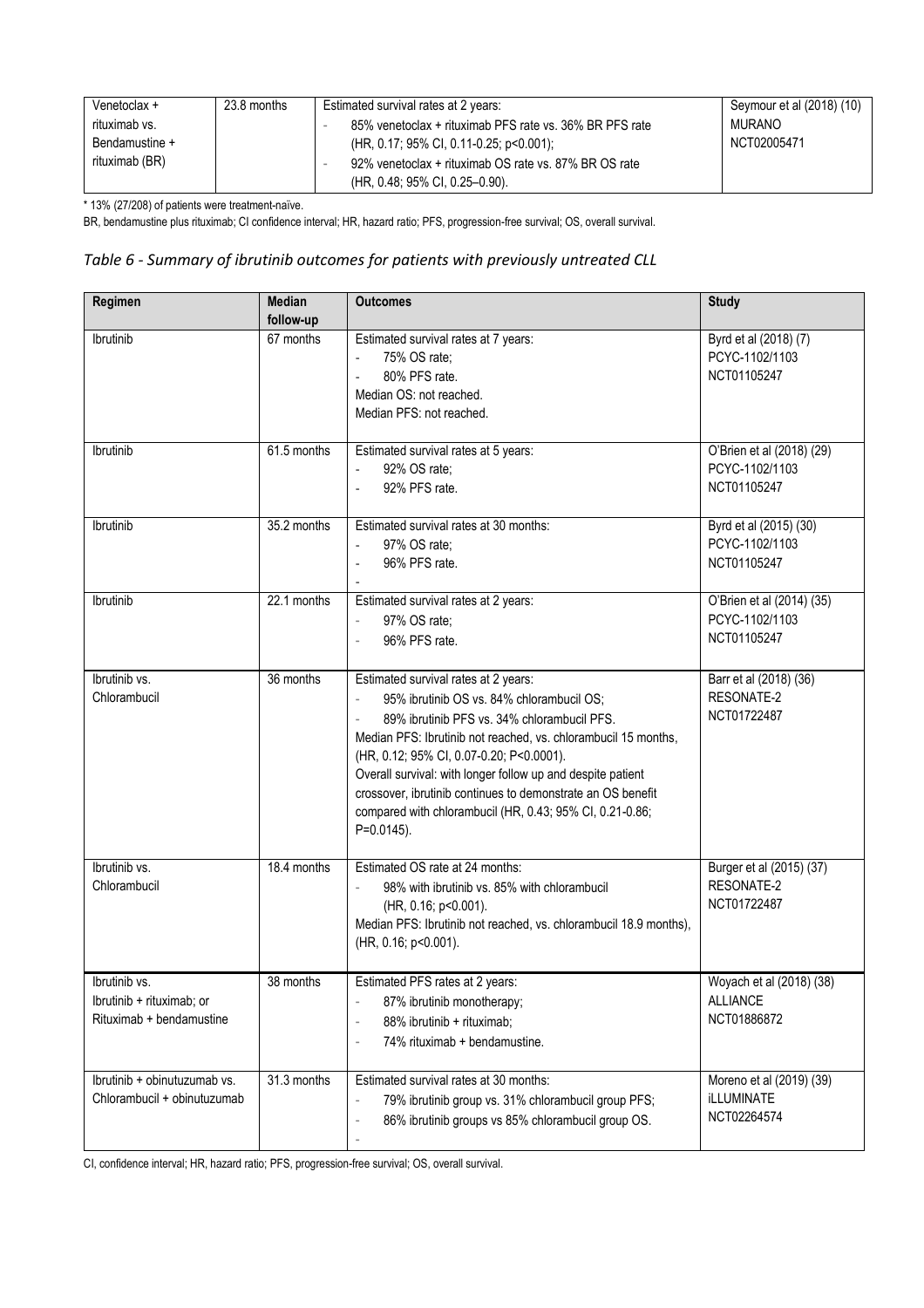#### APPENDIX 5 – PATIENT STORIES

## *Audrey Smith*

I had a catering business and was used to working long hours. However, when I began to feel continuously tired, I thought I was getting older!

After two bouts of pneumonia, my Doctor sent me to haematology at Palmerston North Hospital and I was diagnosed with CLL in August 2016. It was agreed we would monitor the blood counts as I had a full and busy life... I was selling my business, moving to Hawkes Bay and I had family commitments.

In January 2018, I started treatment; rituximab and bendamustine, chemotherapy (5 x bendamustine, 4 x rituximab) on a 28-day cycle at the haematology department Palmerston North Hospital.

The results in May 2018 showed only a partial response (50% lymphocyte count decline), but residual marked lymphocytosis, persistent adenopathy, progressive anaemia, and treatment related nausea. My haematologist said she had hoped to give my results an A+, but instead it was only a B-.

The future looked very bleak and it is never a good sign when a doctor speaks to you about quality of life. However, there was a possible solution, perhaps......

My Doctor would see I if was eligible for a trial using a drug, venetoclax. I was so thrilled to be accepted, however, before treatment could begin, I was admitted to hospital with severe pneumonia, yet again.

Treatment in Wellington with venetoclax commenced June 2018 on the VENICE - II trial.

The initial introduction of the drug was carefully monitored for 6 weeks but the immediate results were amazing! I expected to feel some side effects, however, my body adjusted very well and within the first six weeks, I just felt so much better than I had for years!

For me, venetoclax has been like miracle drug. I have been on it for one year and feel I have been given a new gift of life. I am in remission.

I have been able to resume private catering and follow an exercise regime that includes aquaerobics and walking.

I have not felt so well for about 5 years and cannot believe how lucky I have been to be accepted for the venetoclax trial as I was not in a position to self-fund.

Many others are not nearly as fortunate as myself and suffer dreadfully with the current treatment offered to CLL patients; and possibly like me, their disease does not respond well to the standard treatment. I truly believe that Pharmac should be more flexible with its funding model and look to fund this incredible drug. Without the trial, I think my quality of life would be ghastly and I would become much more of a drain on the public hospital services.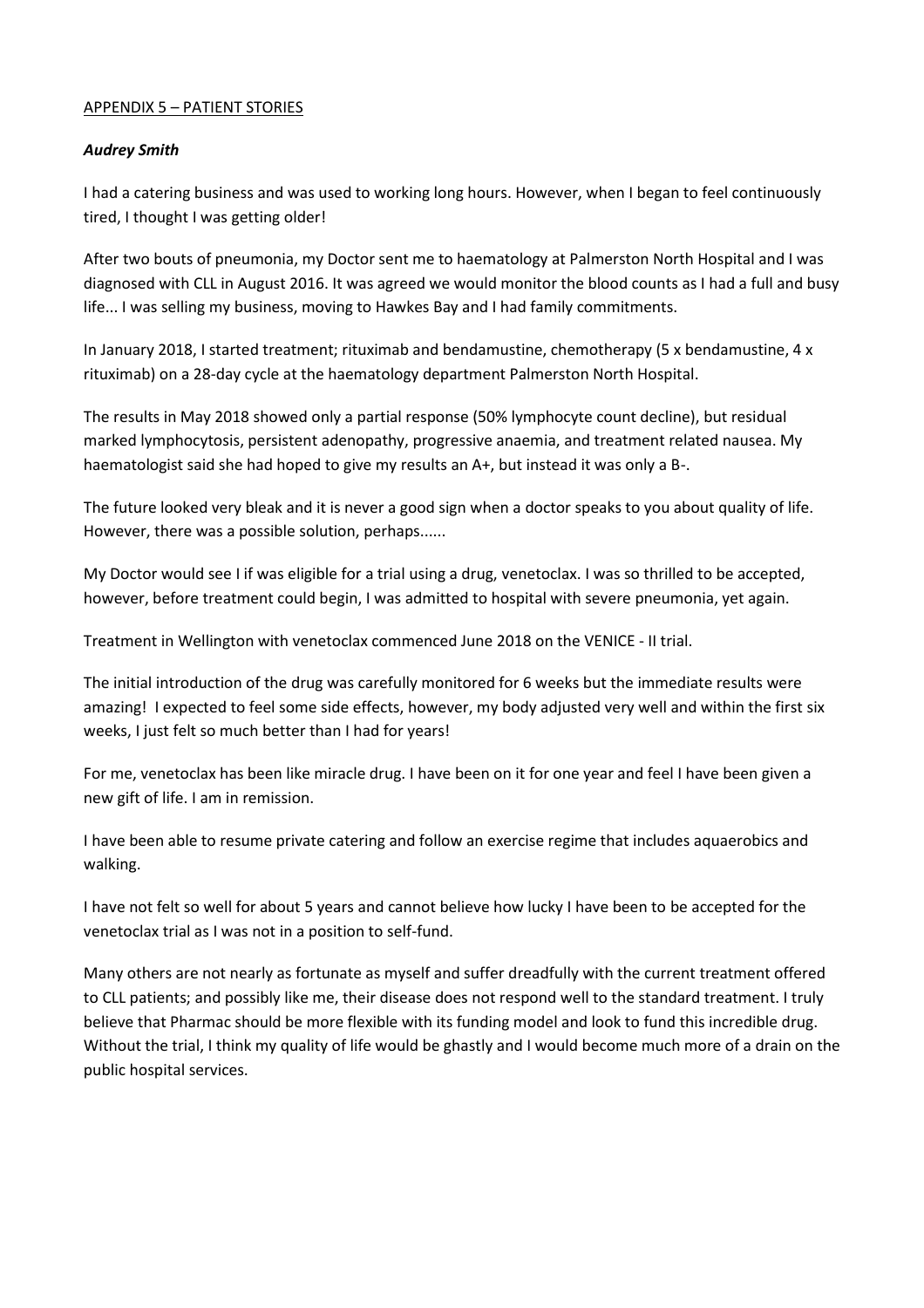# *Neil Graham (submission author)*

I was diagnosed with chronic lymphocytic leukaemia in 2000 just after my 50<sup>th</sup> birthday. I had several treatments over the next 15 years, but was generally well and active, and continued working as a physician with the Bay of Plenty District Health Board.

About five years ago my disease went out of control. I developed blood transfusion-dependent bone marrow failure. My lymphocytes peaked at almost one thousand times the normal range. My days were clearly numbered. The only treatment option was a new medicine that was registered but not funded in New Zealand, and I was lucky enough to become the first CLL patient to get this therapy on a compassionate access programme.

Over the following months my bone marrow largely recovered, and my wellbeing returned. I remain in a state described as "a complete remission". I am working, teaching, researching, and paying taxes. I'm physically active (e.g. 300+ km back country mountain biking in a week recently), enjoying life, and I am alive. What has happened medically to me has been remarkable, professionally and personally.

Five years on, the compassionate access programme is closed to new entrants, the medicine and others like it that have since become available are still not funded, and people are dying as a result. The treatment I'm on is funded in 23 countries with similar or lower wealth than New Zealand, the lowest on the scale being Brazil, Columbia and Albania. All 23 of these countries have looked at the same evidence reviewed by Pharmac and decided to fund this life-saving drug. But Pharmac has looked at that evidence and judged that lives such as mine are not worth saving.

# *Ian Hibberd*

I was diagnosed with Chronic Lymphatic Leukaemia in 2006 while I was living in Hawke's Bay. At the time I was a fit and healthy marathon runner with no signs of a health issue. From 2006 until November 2012 it was a case of having quarterly blood tests and a watch and wait brief. I continued to lead a very normal lifestyle, barely noticing my affliction.

In August 2012 I moved to Lower Hutt for employment reasons (Public Servant - Ministry of Education) and in December 2012 I was admitted to the emergency ward for ITP (Immune thrombocytopenia), (platelets had a reading of 2). From December 2012 until September 2013 I had 5 courses of FCR chemotherapy, no platelet response from the treatment and the CLL was unscathed! A laparoscopic splenectomy was carried out in March 2013 and I started on a new drug eltrombopag. This was successful in stabilising my platelets and I stopped taking the drug in September 2017.

During this period, I also had a CLL relapse (progressive lymphadenopathy) and it was ascertained I was 11q deletion (11q-). In April 2015 I was given access to ibrutinib on compassionate grounds. Presently I am taking ibrutinib (280mg) daily along with co-trimoxazole (480mg) and this is maintaining my health.

The difference ibrutinib has made to my life is dramatic, with only minor side effects, I have been able to have a normal life again. I work full-time, I exercise and I'm healthy. I'm very happy with that, as previously the state of my health was precarious.

My family and I are truly grateful, for giving me another chance at life.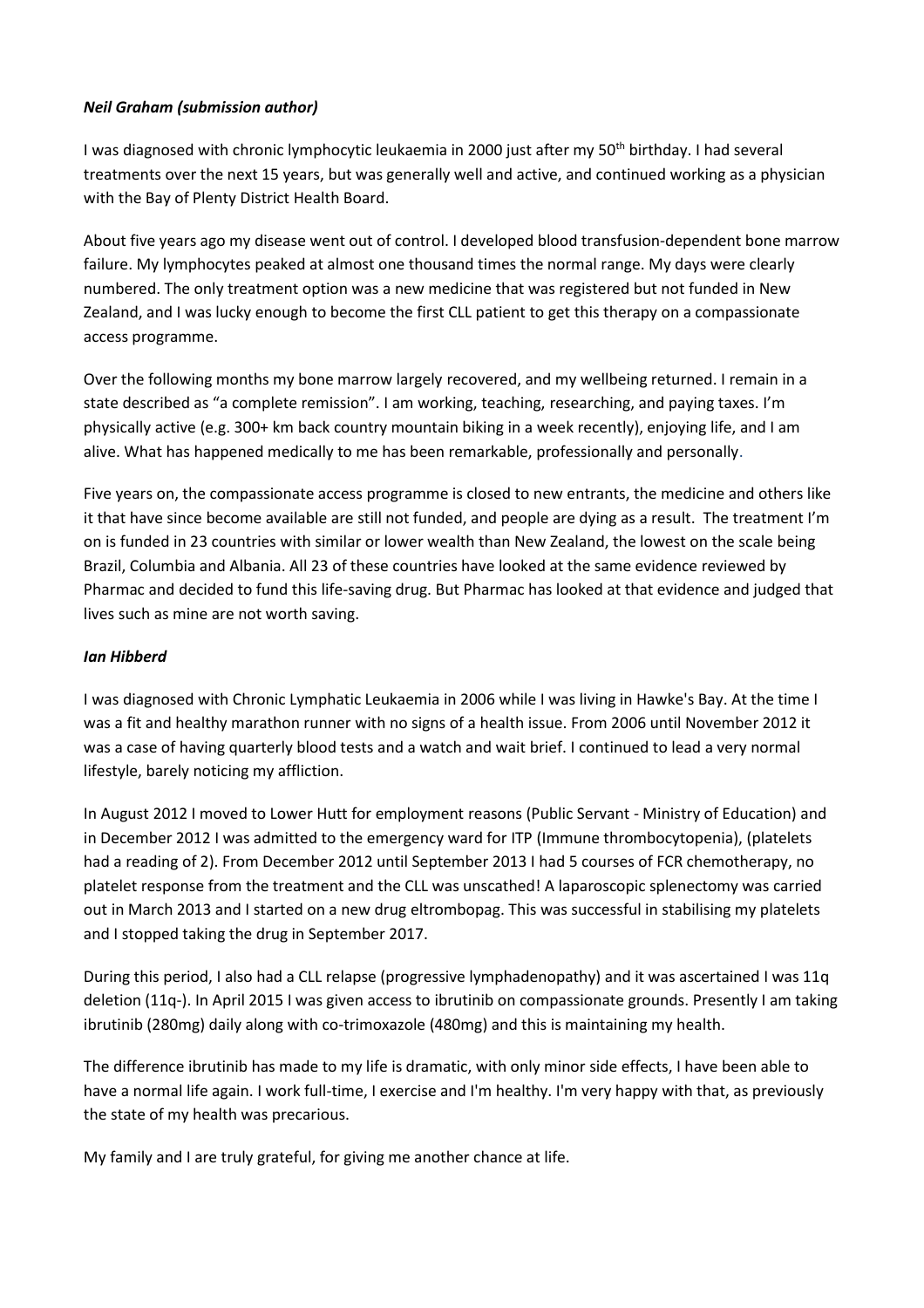# *Ben Schrader*

I'd been getting breathless while exercising and generally feeling off colour. It was just the flu, I thought. I finally went to my GP in March 2012 and he took a blood test. A few hours later I was in Wellington hospital. My red blood cell (haemoglobin) count was below safe levels and I was very sick.

Following tests, the doctors told me I had chronic lymphocytic leukaemia (CLL). It was a huge shock. Was this a death sentence? Not necessarily, I was reassured. My type of CLL started with autoimmune haemolysis anaemia, where my spleen was destroying red blood cells faster than they could be replaced. This was treated by blood transfusions and a six-month chemotherapy course. After each round I spent days throwing up and feeling crap, but the treatment worked, and I went into remission.

My CLL came back in 2015 and I had further treatment. It returned within 12 months. This time blood transfusions were unable to stop my haemolysis. I needed a splenectomy. I was in no state to have major surgery, but it was that or certain death. Happily, I came through. My haematologist suggested that my CLL might be treated with a new drug ibrutinib. The drug company was giving it to some patients with view that Pharmac would fund it once its efficacy was shown. I was accepted just before the window closed.

I've had no discernible side effects with ibrutinib and without it my CLL would have returned. The drug has allowed me to keep working and be fully available to my family and friends. I feel great. It would be wonderful if other CLL patients could too. The cause of CLL is still unknown. Getting it appears to be a case of bad luck, but access to ibrutinib shouldn't be left to chance.

# Graham Adams

When your GP tells you your haematologist's report "makes for grim reading", you know you're in trouble. I had that experience in early 2015 - two years after having been diagnosed with chronic lymphocytic leukaemia (CLL) and shortly after being given the news I also had chromosome 17p deletion, the dreaded genetic marker no CLL patient wants to harbour.

The deletion of 17p has traditionally meant a very poor prognosis. Chemotherapy-based treatments simply don't work for the vast majority of such CLL patients and that was all that was on offer through the public health system when I needed treatment. I have read that its success rate is as low as five per cent.

I realised I was unlikely to get out of this predicament alive unless I had an alternative to chemotherapy. I had heard about the new targeted drugs like ibrutinib that seemed to take 17p deletion in their stride but I knew they weren't publicly funded in New Zealand - even though they were already being heralded as a "game-changer" for certain blood cancers, including high-risk CLL patients like me.

So I decided, in consultation with my haematologist, that I would use up a chunk of my retirement savings to pay for a year's supply of ibrutinib at \$10,000 a month in preparation for a stem cell transplant.

And then, just as I was about to make my first \$10,000 payment, I had the good fortune to learn of a clinical trial in Auckland that was designed to pit ibrutinib and obinutuzumab against an old chemotherapy agent, chlorambucil, also paired with obinutuzumab.

I was lucky enough to be accepted as a patient, but I ended up on the arm without ibrutinib and you'd have to say the chlorambucil-obinutuzumab regimen wasn't a raging success. My lymphocyte count dropped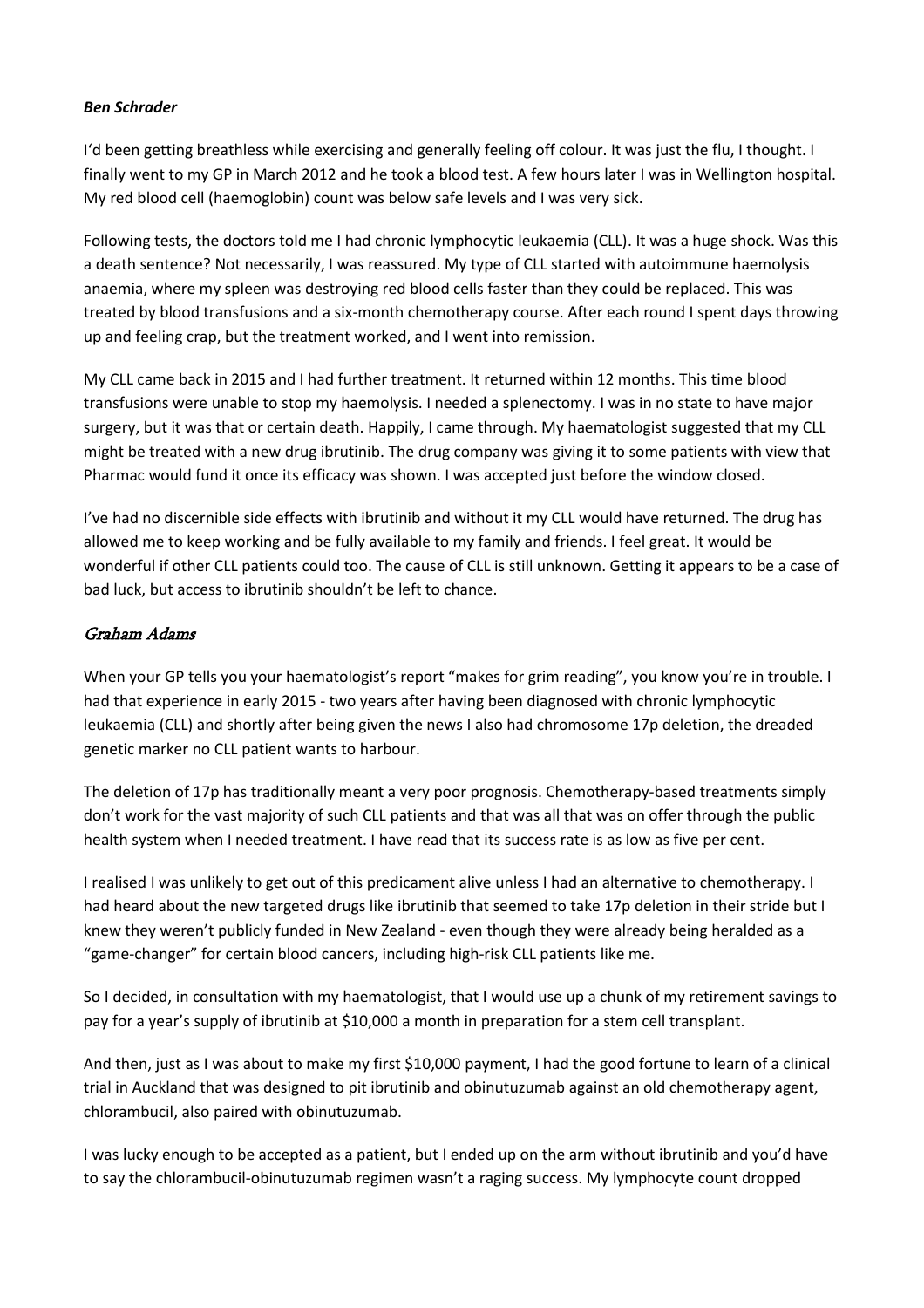sharply from around 200 to 12 but my lymph nodes contracted only by 20 per cent. My bone marrow was still stuffed with CLL cells.

Within a month of finishing the six-month trial, my lymphocyte count had shot up, and the lymph nodes in my neck had swollen to once again make me look like a chipmunk.

At that point, under the terms of the clinical trial, I was eligible for free access to ibrutinib, but my haematologist had a separate trial under way for a second-generation form of ibrutinib, then called BGB-3111 (now zanubrutinib).

Three and a half years later, after slow, steady improvement, my blood counts are all normal. My crushing fatigue, that in 2016 was so severe I was nearly entirely housebound and had to be wheeled along hospital corridors, has improved so dramatically that this year I have been able to average 6km walking a day.

I still tire easily but I am alive and well. I describe it as my "Lazarus experience". Zanubrutinib has brought me back from the near-dead.

My New Zealand-born brother is an Australian citizen who lives in Brisbane. If he were to be diagnosed with CLL with 17p deletion like me, he would have access to ibrutinib for less than \$40 a month under the Australian public health system. If and when that failed, he would be able to access another wonder drug, venetoclax, also for a minimal charge.

In short, Australia's health system offers a Lazarus experience for patients with high-risk CLL while New Zealanders who aren't lucky enough to be accepted onto a clinical trial or rich enough to pay can currently expect only a place on death row.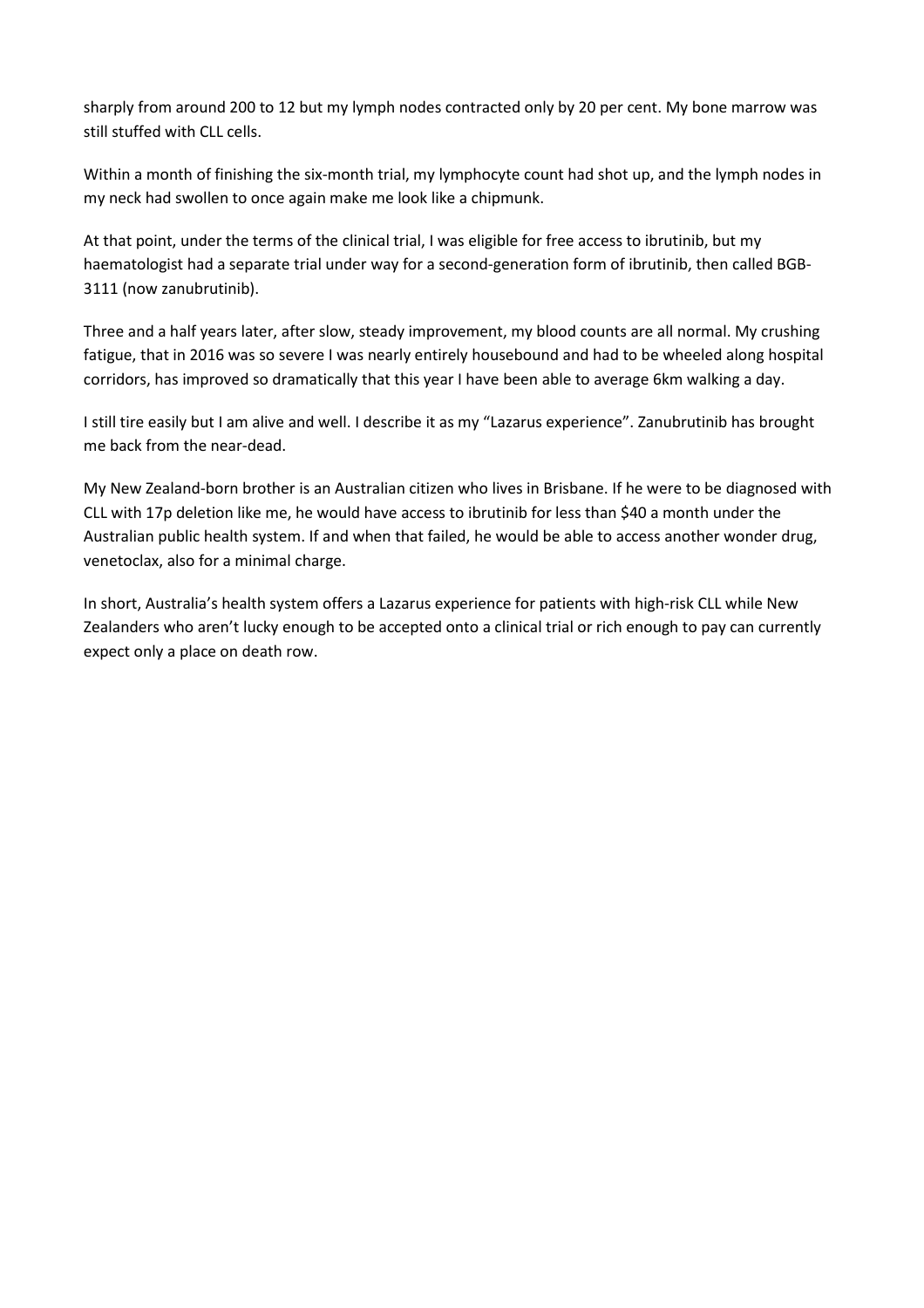## **REFERENCES**

1. Wierda W, et al. NCCN Guidelines® Chronic Lymphocytic Leukemia/Small Lymphocytic Lymphoma Version 3. 2019.

2. National Cancer Instittue Surveillane EaERPS. Cancer Stat Facts: NHL - Chronic Lymphocytic Leukemia/Small Lymphocytic Lymphoma (CLL/SLL) 2019 [18 June 2019]. Available from: [https://seer.cancer.gov/statfacts/html/cllsll.html.](https://seer.cancer.gov/statfacts/html/cllsll.html)

3. Ahn IE, Farooqui MZH, Tian X, Valdez J, Sun C, Soto S, et al. Depth and durability of response to ibrutinib in CLL: 5-year follow-up of a phase 2 study. Blood. 2018;131(21):2357-66.

4. ESMO Guidelines Committee. eUpdate – Chronic Lymphocytic Leukaemia Treatment Recommendations 2017. Available from: [https://www.esmo.org/Guidelines/Haematological-](https://www.esmo.org/Guidelines/Haematological-Malignancies/Chronic-Lymphocytic-Leukaemia/eUpdate-Treatment-Recommendations)[Malignancies/Chronic-Lymphocytic-Leukaemia/eUpdate-Treatment-Recommendations.](https://www.esmo.org/Guidelines/Haematological-Malignancies/Chronic-Lymphocytic-Leukaemia/eUpdate-Treatment-Recommendations)

5. Schuh AH, Parry-Jones N, Appleby N, Bloor A, Dearden CE, Fegan C, et al. Guideline for the treatment of chronic lymphocytic leukaemia: A British Society for Haematology Guideline. Br J Haematol. 2018;182(3):344-59.

6. Byrd JC, Hillmen P, O'Brien S, Barrientos JC, Reddy NM, Coutre S, et al. Long-term follow-up of the RESONATE phase 3 trial of ibrutinib vs ofatumumab. Blood. 2019;133(19):2031-42.

7. Byrd J, R F, S C, et al. Up to 7 years of follow-up of single agent ibrutinib in the Phase 1b/2 PCYC-1102 trial of first line and relapsed/refractory patients with chronic lymphocytic leukemia/small lymphocytic lymphoma. Blood. 2018;132.

8. Jones JA, Mato AR, Wierda WG, Davids MS, Choi M, Cheson BD, et al. Venetoclax for chronic lymphocytic leukaemia progressing after ibrutinib: an interim analysis of a multicentre, open-label, phase 2 trial. The Lancet Oncology. 2018;19(1):65-75.

9. Kater AP, Seymour JF, Hillmen P, Eichhorst B, Langerak AW, Owen C, et al. Fixed Duration of Venetoclax-Rituximab in Relapsed/Refractory Chronic Lymphocytic Leukemia Eradicates Minimal Residual Disease and Prolongs Survival: Post-Treatment Follow-Up of the MURANO Phase III Study. J Clin Oncol. 2019;37(4):269-77.

10. Seymour JF, Kipps TJ, Eichhorst B, Hillmen P, D'Rozario J, Assouline S, et al. Venetoclax-Rituximab in Relapsed or Refractory Chronic Lymphocytic Leukemia. The New England journal of medicine. 2018;378(12):1107-20.

11. Stilgenbauer S, Eichhorst B, Schetelig J, Hillmen P, Seymour JF, Coutre S, et al. Venetoclax for Patients With Chronic Lymphocytic Leukemia With 17p Deletion: Results From the Full Population of a Phase II Pivotal Trial. J Clin Oncol. 2018;36(19):1973-80.

12. Hallek M. Chronic lymphocytic leukemia: 2013 update on diagnosis, risk stratification and treatment. Am J Hematol. 2013;88(9):803-16.

13. Lobetti-Bodoni C, Bertoni F, Stussi G, Cavalli F, Zucca E. The changing paradigm of chronic lymphocytic leukemia management. Eur J Intern Med. 2013;24(5):401-10.

14. Eichhorst B, Dreyling M, Robak T, Montserrat E, Hallek M. Chronic Lymphocytic Leukemia: ESMO Clinical Practice Guidelines for Diagnosis, Treatment and Follow-up. Ann Oncol. 2011;22 Suppl 6:vi50-4.

15. Gribben JG. How I Treat CLL Up-Front. Blood. 2010;115(2):187-97.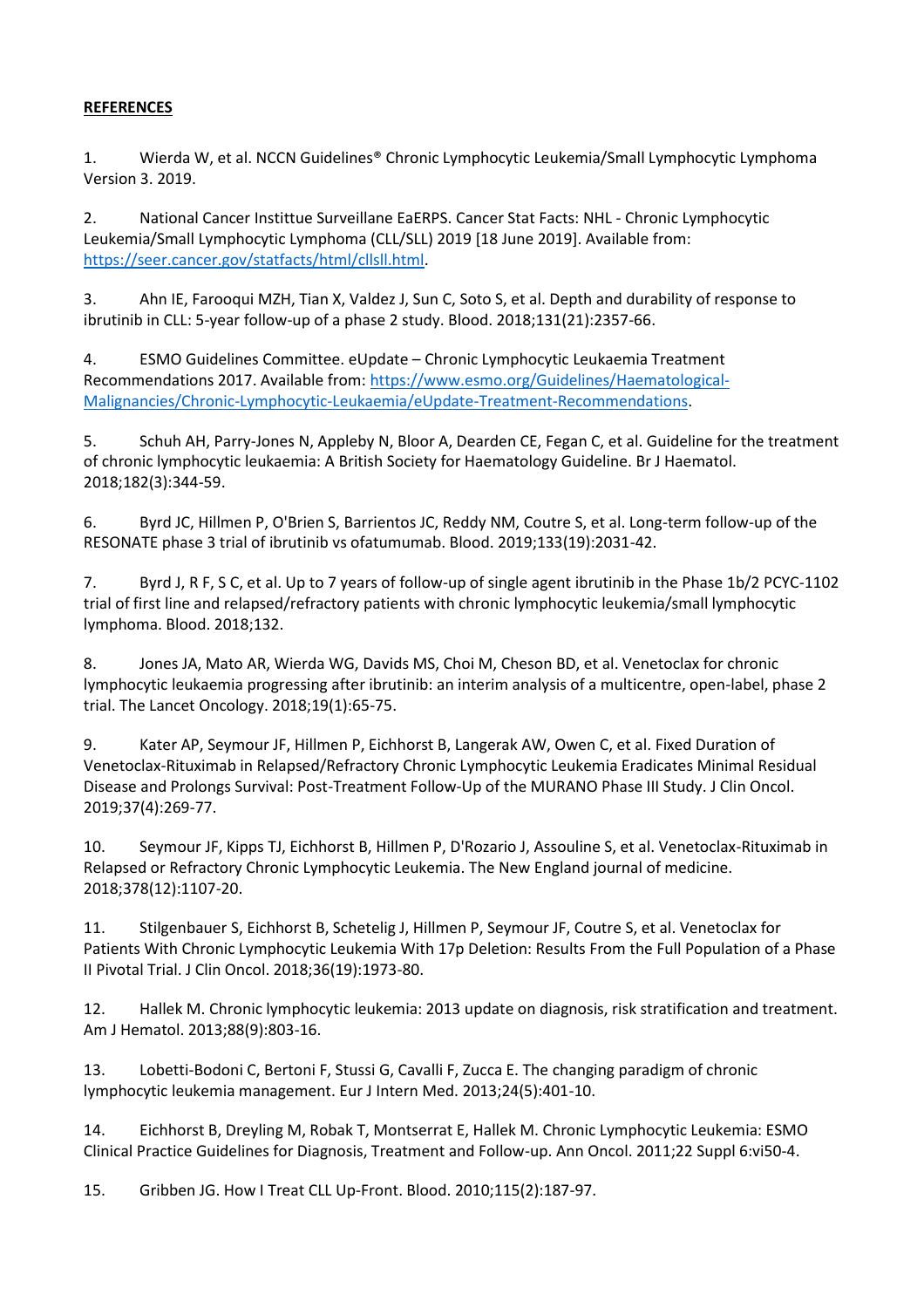16. Ministry of Health. Cancer: Historical summary 1948-2013. 2016.

17. Hock BD, McKenzie JL, McArthur L, Tansley S, Taylor KG, Fernyhough LJ. CD38 as a prognostic marker in chronic lymphocytic leukaemia at a single New Zealand centre: patient survival in comparison to age- and sex-matched population data. Intern Med J. 2010;40(12):842-9.

18. Tam CS, O'Brien S, Plunkett W, Wierda W, Ferrajoli A, Wang X, et al. Long-term results of first salvage treatment in CLL patients treated initially with FCR (fludarabine, cyclophosphamide, rituximab). Blood. 2014;124(20):3059-64.

19. Eketorp Sylvan S, Hansson L, Karlsson C, Norin S, Lundin J, Osterborg A. Outcomes of patients with fludarabine-refractory chronic lymphocytic leukemia: a population-based study from a well-defined geographic region. Leuk Lymphoma. 2014;55(8):1774-80.

20. Eichhorst BF, Busch R, Stilgenbauer S, Stauch M, Bergmann MA, Ritgen M, et al. First-line therapy with fludarabine compared with chlorambucil does not result in a major benefit for elderly patients with advanced chronic lymphocytic leukemia. Blood. 2009;114(16):3382-91.

21. Stilgenbauer S, Furman RR, Zent CS. Management of chronic lymphocytic leukemia. American Society of Clinical Oncology Educational Book: ASCO Meeting. 2015;35:164-75.

22. Tam CS, Stilgenbauer S. How best to manage patients with chronic lymphocytic leuekmia with 17p deletion and/or TP53 mutation? Leuk Lymphoma. 2015;56(3):587-93.

23. Zenz T, Eichhorst B, Busch R, Denzel T, Häbe S, Winkler D, et al. TP53 Mutation and Survival in Chronic Lymphocytic Leukemia. J Clin Oncol. 2010;28(29):4473-9.

24. Dohner H, Stilgenbauer S, Benner A, Leupolt E, Krober A, Bullinger L, et al. Genomic aberrations and survival in chronic lymphocytic leukemia. N Engl J Med. 2000;343(26):1910-6.

25. Byrd J, Wierda W, Davids MS, et al, editors. Durability of response to venetoclax in patients with CLL relapsed/refractory to ibrutinib and/or idelalisib. EHA; 2018.

26. O'Brien S, Jones JA, Coutre SE, Mato AR, Hillmen P, Tam C, et al. Ibrutinib for patients with relapsed or refractory chronic lymphocytic leukaemia with 17p deletion (RESONATE-17): a phase 2, open-label, multicentre study. The Lancet Oncology. 2016;17(10):1409-18.

27. Stilgenbauer S, Eichhorst B, Schetelig J, Coutre S, Seymour JF, Munir T, et al. Venetoclax in relapsed or refractory chronic lymphocytic leukaemia with 17p deletion: a multicentre, open-label, phase 2 study. The Lancet Oncology. 2016;17(6):768-78.

28. Jones J, Mato A, Coutre S, Byrd JC, Furman RR, Hillmen P, et al. Evaluation of 230 patients with relapsed/refractory deletion 17p chronic lymphocytic leukaemia treated with ibrutinib from 3 clinical trials. Br J Haematol. 2018;182(4):504-12.

29. O'Brien S, Furman RR, Coutre S, Flinn IW, Burger JA, Blum K, et al. Single-agent ibrutinib in treatment-naive and relapsed/refractory chronic lymphocytic leukemia: a 5-year experience. Blood. 2018;131(17):1910-9.

30. Byrd JC, Furman RR, Coutre SE, Burger JA, Blum KA, Coleman M, et al. Three-year follow-up of treatment-naive and previously treated patients with CLL and SLL receiving single-agent ibrutinib. Blood. 2015;125(16):2497-506.

31. Byrd JC, Furman RR, Coutre SE, Flinn IW, Burger JA, Blum KA, et al. Targeting BTK with ibrutinib in relapsed chronic lymphocytic leukemia. The New England journal of medicine. 2013;369(1):32-42.